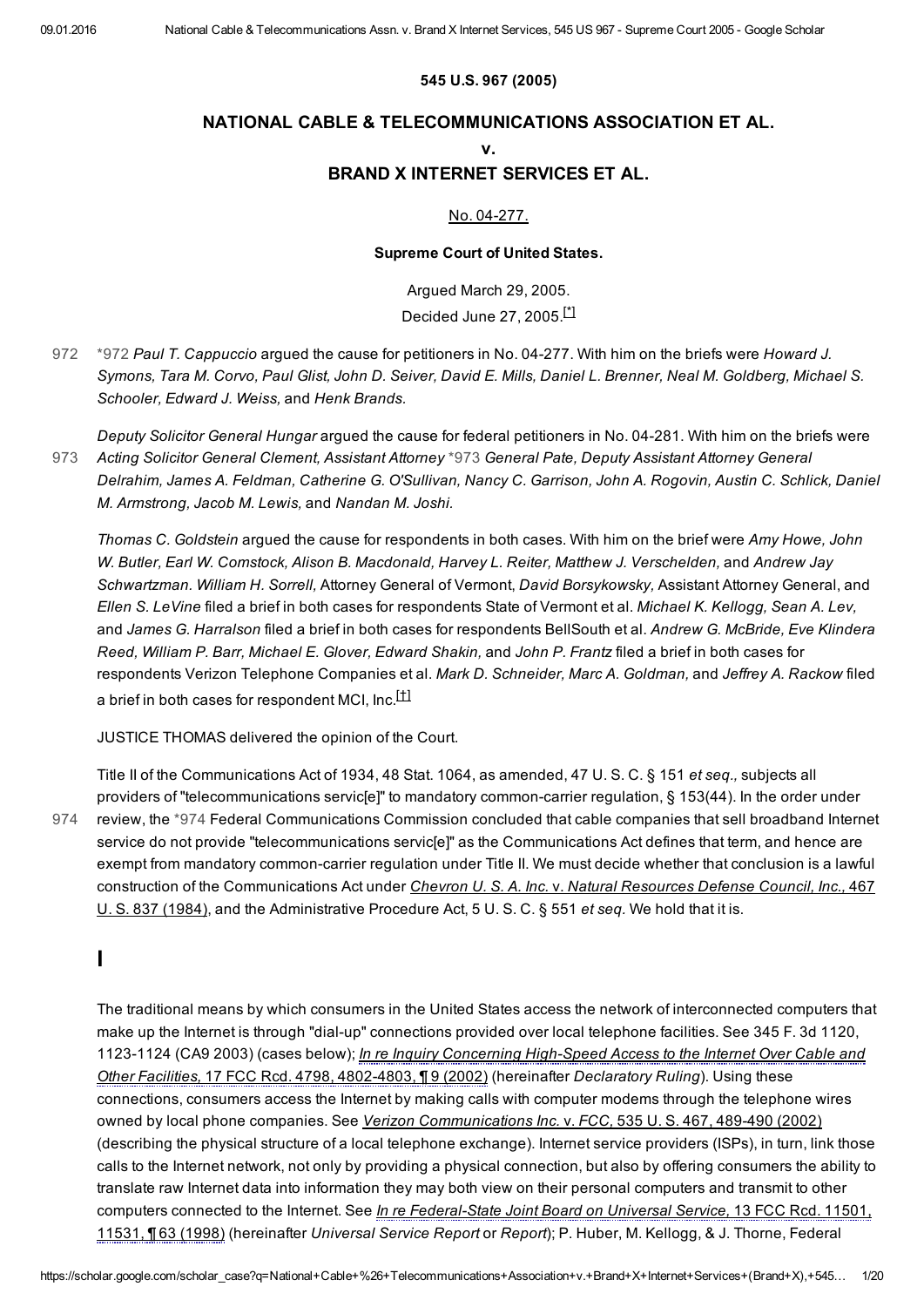Telecommunications Law 988 (2d ed. 1999) (hereinafter Huber); 345 F. 3d, at 1123-1124. Technological limitations

of local telephone wires, however, retard the speed at which data from the Internet may be transmitted [\\*975](#page-1-0) through end users' dial-up connections. Dial-up connections are therefore known as "narrowband," or slower speed, connections. [975](#page-1-0)

"Broadband" Internet service, by contrast, transmits data at much higher speeds. There are two principal kinds of broadband Internet service: cable modem service and Digital Subscriber Line (DSL) service. Cable modem service transmits data between the Internet and users' computers via the network of television cable lines owned by cable companies. See *id.*, at 1124. DSL service provides high-speed access using the local telephone wires owned by local telephone companies. See *[WorldCom,](https://scholar.google.com/scholar_case?case=10234153121918473015&q=National+Cable+%26+Telecommunications+Association+v.+Brand+X+Internet+Services+(Brand+X),+545+U.S.+967,+125+S.Ct.+2688,+162+Lae+Ed.2d+820+(2005)&hl=en&as_sdt=6,33&scilh=0) Inc.* v. *FCC,* 246 F. 3d 690, 692 (CADC 2001) (describing DSL technology). Cable companies and telephone companies can either provide Internet access directly to consumers, thus acting as ISPs themselves, or can lease their transmission facilities to independent ISPs that then use the facilities to provide consumers with Internet access. Other ways of transmitting high-speed Internet data into homes, including terrestrial and satellite-based wireless networks, are also emerging. *Declaratory Ruling* 4802, ¶ 6.

# II

976

At issue in these cases is the proper regulatory classification under the Communications Act of broadband cable Internet service. The Act, as amended by the Telecommunications Act of 1996, 110 Stat. 56, defines two categories of regulated entities relevant to these cases: telecommunications carriers and informationservice providers. The Act regulates telecommunications carriers, but not information service providers, as common carriers. Telecommunications carriers, for example, must charge just and reasonable, nondiscriminatory rates to their customers, 47 U. S. C. §§ 201-209, design their systems so that other carriers can interconnect with their communications networks, § 251(a)(1), and contribute to the federal "universal service" fund, § 254(d). \*976 These provisions are mandatory, but the Commission must forbear from applying them if it determines that the public interest requires it.  $\S$ § 160(a), (b). Information-service providers, by contrast, are not subject to mandatory commoncarrier regulation under Title II, though the Commission has jurisdiction to impose additional regulatory obligations under its Title I ancillary jurisdiction to regulate interstate and foreign communications, see §§ 151-161.

These two statutory classifications originated in the late 1970's, as the Commission developed rules to regulate dataprocessing services offered over telephone wires. That regime, the *"Computer II"* rules, distinguished between "basic" service (like telephone service) and "enhanced" service (computer-processing service offered over telephone lines). *In re Amendment of Section 64.702 of the [Commission's](https://scholar.google.com/scholar_case?about=13246111206385157604&q=National+Cable+%26+Telecommunications+Association+v.+Brand+X+Internet+Services+(Brand+X),+545+U.S.+967,+125+S.Ct.+2688,+162+Lae+Ed.2d+820+(2005)&hl=en&as_sdt=6,33&scilh=0) Rules and Regulations (Second Computer Inquiry),* 77 F. C. C. 2d 384, 417423, ¶¶ 86101 (1980) (hereinafter *Computer II Order*). The *Computer II* rules defined both basic and enhanced services by reference to how the consumer perceives the service being offered.

In particular, the Commission defined "basic service" as "a pure transmission capability over a communications path that is virtually transparent in terms of its interaction with customer supplied information." *Id.,* at 420, ¶ 96. By "pure" or "transparent" transmission, the Commission meant a communications path that enabled the consumer to transmit an ordinarylanguage message to another point, with no computer processing or storage of the information, other than the processing or storage needed to convert the message into electronic form and then back into ordinary language for purposes of transmitting it over the network— such as via a telephone or a facsimile. *Id.*, at 419-420, **[1]** 94-95. Basic service was subject to common-carrier regulation. *Id.*, at 428, ¶ 114.

"[E]nhanced service," however, was service in which "computer processing applications [were] used to act on the \*977 content, code, protocol, and other aspects of the subscriber's information," such as voice and data storage services, *id.,* at 420421, ¶ 97, as well as "protocol conversion" (*i. e.,* ability to communicate between networks that employ different data-transmission formats), *id.*, at 421-422, ¶ 99. By contrast to basic service, the Commission decided not to subject providers of enhanced service, even enhanced service offered via transmission wires, to Title II common-carrier regulation. *Id.*, at 428-432, **[1]** 115-123. The Commission explained that it was unwise to subject enhanced service to common-carrier regulation given the "fast-moving, competitive market" in which they were offered. *Id.,* at 434, ¶ 129. 977

<span id="page-1-0"></span>The definitions of the terms "telecommunications service" and "information service" established by the 1996 Act are similar to the *Computer II* basic- and enhanced-service classifications. "Telecommunications service"—the analog to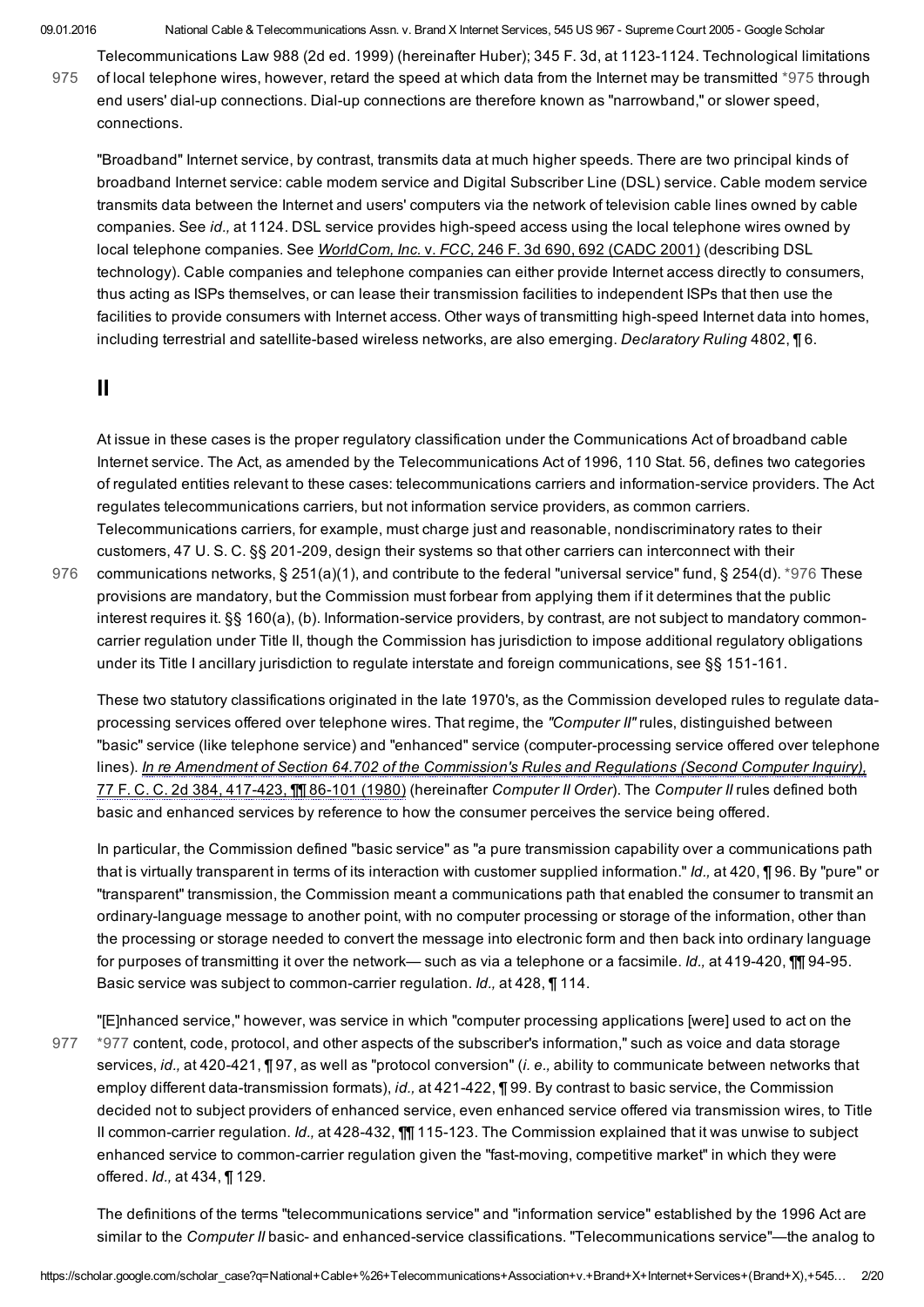979

09.01.2016 National Cable & Telecommunications Assn. v. Brand X Internet Services, 545 US 967 - Supreme Court 2005 - Google Scholar

basic service—is "the offering of telecommunications for a fee directly to the public . . . regardless of the facilities used." 47 U. S. C. § 153(46). "Telecommunications" is "the transmission, between or among points specified by the user, of information of the user's choosing, without change in the form or content of the information as sent and received." § 153(43). "Telecommunications carrier[s]"—those subjected to mandatory Title II common-carrier regulation—are defined as "provider[s] of telecommunications services." § 153(44). And "information service"—the analog to enhanced service—is "the offering of a capability for generating, acquiring, storing, transforming, processing, retrieving, utilizing, or making available information via telecommunications...." § 153(20).

In September 2000, the Commission initiated a rulemaking proceeding to, among other things, apply these classifications to cable companies that offer broadband Internet service directly to consumers. In March 2002, that rulemaking culminated in the *Declaratory Ruling* under review in these cases. In the *Declaratory Ruling,* the

Commission concluded \*978 that broadband Internet service provided by cable companies is an "information service" but not a "telecommunications service" under the Act, and therefore not subject to mandatory Title II common-carrier regulation. In support of this conclusion, the Commission relied heavily on its *Universal Service Report.* See *Declaratory Ruling* 48214822, ¶¶ 3637 (citing *Universal Service Report*). The *Universal Service Report* classified "non-facilities-based" ISPs— those that do not own the transmission facilities they use to connect the end user to the Internet—solely as information-service providers. See *Universal Service Report* 11533, ¶ 67. Unlike those ISPs, cable companies own the cable lines they use to provide Internet access. Nevertheless, in the *Declaratory Ruling,* the Commission found no basis in the statutory definitions for treating cable companies differently from nonfacilities-based ISPs: Both offer "a single, integrated service that enables the subscriber to utilize Internet access service . . . and to realize the benefits of a comprehensive service offering." *Declaratory Ruling* 4823, ¶ 38. Because Internet access provides a capability for manipulating and storing information, the Commission concluded that it was an information service. *Ibid.* 978

The integrated nature of Internet access and the high-speed wire used to provide Internet access led the Commission to conclude that cable companies providing Internet access are not telecommunications providers. This conclusion, the Commission reasoned, followed from the logic of the *Universal Service Report.* The *Report* had concluded that, though Internet service "involves data transport elements" because "an Internet access provider must enable the movement of information between customers' own computers and distant computers with which those customers seek to interact," it also "offers end users information-service capabilities inextricably intertwined with data transport." *Universal Service Report* 11539-11540, ¶ 80. ISPs, therefore, were not "offering . . . telecommunications . . . directly to the public," \*979 § 153(46), and so were not properly classified as telecommunications carriers, see *id.,* at 11540, ¶ 81. In other words, the Commission reasoned that consumers use their cable modems not to transmit information "transparently," such as by using a telephone, but instead to obtain Internet access.

The Commission applied this same reasoning to cable companies offering broadband Internet access. Its logic was that, like non-facilities-based ISPs, cable companies do not "offe[r] telecommunications service to the end user, but rather . . . merely us[e] telecommunications to provide end users with cable modem service." *Declaratory Ruling* 4824, ¶41. Though the Commission declined to apply mandatory Title II common-carrier regulation to cable companies, it invited comment on whether under its Title I jurisdiction it should require cable companies to offer other ISPs access to their facilities on common-carrier terms. *Id.*, at 4839, ¶ 72. Numerous parties petitioned for judicial review, challenging the Commission's conclusion that cable modem service was not telecommunications service. By judicial lottery, the Court of Appeals for the Ninth Circuit was selected as the venue for the challenge.

The Court of Appeals granted the petitions in part, vacated the *Declaratory Ruling* in part, and remanded to the Commission for further proceedings. In particular, the Court of Appeals vacated the ruling to the extent it concluded that cable modem service was not "telecommunications service" under the Communications Act. It held that the Commission could not permissibly construe the Communications Act to exempt cable companies providing Internet service from Title II regulation. See 345 F. 3d, at 1132. Rather than analyzing the permissibility of that construction under the deferential framework of *[Chevron,](https://scholar.google.com/scholar_case?case=14437597860792759765&q=National+Cable+%26+Telecommunications+Association+v.+Brand+X+Internet+Services+(Brand+X),+545+U.S.+967,+125+S.Ct.+2688,+162+Lae+Ed.2d+820+(2005)&hl=en&as_sdt=6,33&scilh=0)* 467 U. S. 837, however, the Court of Appeals grounded its holding in the *stare decisis* effect of *AT&T Corp.* v. *Portland*, 216 F. 3d 871 (CA9 2000). See 345 F. 3d, at 1128-1132. *Portland* 

held that cable modem service was a "telecommunications service," \*980 though the court in that case was not reviewing an administrative proceeding and the Commission was not a party to the case. See 216 F. 3d, at 877-880. Nevertheless, *Portland*'s holding, the Court of Appeals reasoned, overrode the contrary interpretation reached by the Commission in the *Declaratory Ruling*. See 345 F. 3d, at 1130-1131. 980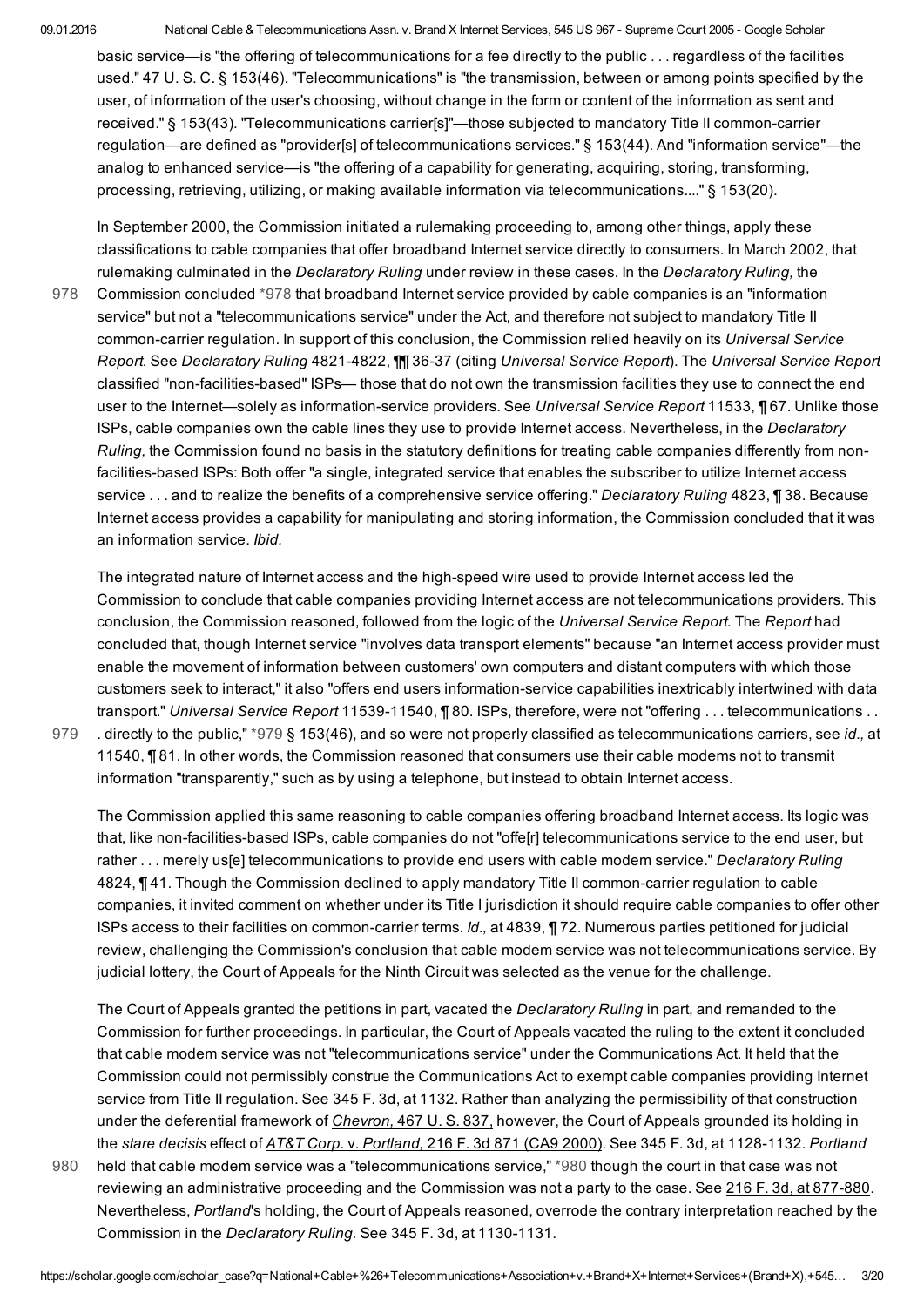We granted certiorari to settle the important questions of federal law that these cases present. 543 U. S. 1018 (2004).

### III

We first consider whether we should apply *Chevron*'s framework to the Commission's interpretation of the term "telecommunications service." We conclude that we should. We also conclude that the Court of Appeals should have done the same, instead of following the contrary construction it adopted in *Portland.*

# A

981

In *Chevron,* this Court held that ambiguities in statutes within an agency's jurisdiction to administer are delegations of authority to the agency to fill the statutory gap in reasonable fashion. Filling these gaps, the Court explained, involves difficult policy choices that agencies are better equipped to make than courts.  $467$  U. S., at 865-866. If a statute is ambiguous, and if the implementing agency's construction is reasonable, *Chevron* requires a federal court to accept the agency's construction of the statute, even if the agency's reading differs from what the court believes is the best statutory interpretation. *Id.*, at 843-844, and n. 11.

The *Chevron* framework governs our review of the Commission's construction. Congress has delegated to the Commission the authority to "execute and enforce" the Communications Act, § 151, and to "prescribe such rules and regulations as may be necessary in the public interest to carry out the provisions" of the Act, § 201(b); *AT&T Corp.* v. *Iowa Utilities Bd.,* 525 U. S. 366, 377378 (1999). These provisions give the [Commission](https://scholar.google.com/scholar_case?case=11163947826570654904&q=National+Cable+%26+Telecommunications+Association+v.+Brand+X+Internet+Services+(Brand+X),+545+U.S.+967,+125+S.Ct.+2688,+162+Lae+Ed.2d+820+(2005)&hl=en&as_sdt=6,33&scilh=0) the authority to promulgate \*981 binding legal rules; the Commission issued the order under review in the exercise of that authority; and no one questions that the order is within the [Commission's](https://scholar.google.com/scholar_case?case=6616956060046722608&q=National+Cable+%26+Telecommunications+Association+v.+Brand+X+Internet+Services+(Brand+X),+545+U.S.+967,+125+S.Ct.+2688,+162+Lae+Ed.2d+820+(2005)&hl=en&as_sdt=6,33&scilh=0) jurisdiction. See *Household Credit Services, Inc.* v. *Pfennig,* 541 U. S. 232, 238239 (2004); *United States* v. *Mead Corp.,* 533 U. S. 218, [231234](https://scholar.google.com/scholar_case?case=6553117666921312576&q=National+Cable+%26+Telecommunications+Association+v.+Brand+X+Internet+Services+(Brand+X),+545+U.S.+967,+125+S.Ct.+2688,+162+Lae+Ed.2d+820+(2005)&hl=en&as_sdt=6,33&scilh=0) (2001); *[Christensen](https://scholar.google.com/scholar_case?case=7186394148855877004&q=National+Cable+%26+Telecommunications+Association+v.+Brand+X+Internet+Services+(Brand+X),+545+U.S.+967,+125+S.Ct.+2688,+162+Lae+Ed.2d+820+(2005)&hl=en&as_sdt=6,33&scilh=0)* v. *Harris County,* 529 U. S. 576, 586588 (2000). Hence, as we have in the past, we apply the *Chevron* framework to the Commission's interpretation of the Communications Act. See *National Cable & [Telecommunications](https://scholar.google.com/scholar_case?case=15795636099969366516&q=National+Cable+%26+Telecommunications+Association+v.+Brand+X+Internet+Services+(Brand+X),+545+U.S.+967,+125+S.Ct.+2688,+162+Lae+Ed.2d+820+(2005)&hl=en&as_sdt=6,33&scilh=0) Assn., Inc.* v. *Gulf Power Co., 534 U. S. 327, 333-339 (2002); Verizon, 535 U. S., at 501-502.* 

Some of the respondents dispute this conclusion, on the ground that the Commission's interpretation is inconsistent with its past practice. We reject this argument. Agency inconsistency is not a basis for declining to analyze the agency's interpretation under the *Chevron* framework. Un-explained inconsistency is, at most, a reason for holding an interpretation to be an arbitrary and capricious change from agency practice under the Administrative Procedure Act. See *Motor Vehicle Mfrs. Assn. of United States, Inc.* v. *State Farm Mut. Automobile Ins. Co.,* 463 U. S. 29, 4657 (1983). For if the agency adequately explains the reasons for a reversal of policy, "change is not [invalidating,](https://scholar.google.com/scholar_case?case=759595841034114890&q=National+Cable+%26+Telecommunications+Association+v.+Brand+X+Internet+Services+(Brand+X),+545+U.S.+967,+125+S.Ct.+2688,+162+Lae+Ed.2d+820+(2005)&hl=en&as_sdt=6,33&scilh=0) since the whole point of *Chevron* is to leave the discretion provided by the ambiguities of a statute with the implementing agency." *Smiley* v. *Citibank (South [Dakota\),](https://scholar.google.com/scholar_case?case=1245431367989775482&q=National+Cable+%26+Telecommunications+Association+v.+Brand+X+Internet+Services+(Brand+X),+545+U.S.+967,+125+S.Ct.+2688,+162+Lae+Ed.2d+820+(2005)&hl=en&as_sdt=6,33&scilh=0) N. A.,* 517 U. S. 735, 742 (1996); see also *Rust* v. *Sullivan,* 500 U. S. 173, 186187 (1991); *Barnhart* v. *Walton,* 535 U. S. 212, 226 (2002) (SCALIA, J., [concurring](https://scholar.google.com/scholar_case?case=17204544980901899735&q=National+Cable+%26+Telecommunications+Association+v.+Brand+X+Internet+Services+(Brand+X),+545+U.S.+967,+125+S.Ct.+2688,+162+Lae+Ed.2d+820+(2005)&hl=en&as_sdt=6,33&scilh=0) in part and concurring in judgment). "An initial agency [interpretation](https://scholar.google.com/scholar_case?case=17981729066831527493&q=National+Cable+%26+Telecommunications+Association+v.+Brand+X+Internet+Services+(Brand+X),+545+U.S.+967,+125+S.Ct.+2688,+162+Lae+Ed.2d+820+(2005)&hl=en&as_sdt=6,33&scilh=0) is not instantly carved in stone. On the contrary, the agency ... must consider varying interpretations and the wisdom of its policy on a continuing basis," *[Chevron,](https://scholar.google.com/scholar_case?case=14437597860792759765&q=National+Cable+%26+Telecommunications+Association+v.+Brand+X+Internet+Services+(Brand+X),+545+U.S.+967,+125+S.Ct.+2688,+162+Lae+Ed.2d+820+(2005)&hl=en&as_sdt=6,33&scilh=0) supra, at 863-864*, for example, in response to changed factual circumstances, or a change in administrations, see *State Farm, [supra,](https://scholar.google.com/scholar_case?case=759595841034114890&q=National+Cable+%26+Telecommunications+Association+v.+Brand+X+Internet+Services+(Brand+X),+545+U.S.+967,+125+S.Ct.+2688,+162+Lae+Ed.2d+820+(2005)&hl=en&as_sdt=6,33&scilh=0)* at 59 (REHNQUIST, J., concurring in part and dissenting in part). That is no doubt why \*982 in *Chevron* itself, this Court deferred to an agency interpretation that was a recent reversal of agency policy. See 467 U. S., at 857-858. We therefore have no difficulty concluding that *Chevron* applies.

# B

982

The Court of Appeals declined to apply *Chevron* because it thought the Commission's interpretation of the Communications Act foreclosed by the conflicting construction of the Act it had adopted in *Portland.* See 345 F. 3d, at 1127-1132. It based that holding on the assumption that *Portland*'s construction overrode the Commission's, regardless of whether *Portland* had held the statute to be unambiguous. 345 F. 3d, at 1131. That reasoning was incorrect.

A court's prior judicial construction of a statute trumps an agency construction otherwise entitled to *Chevron*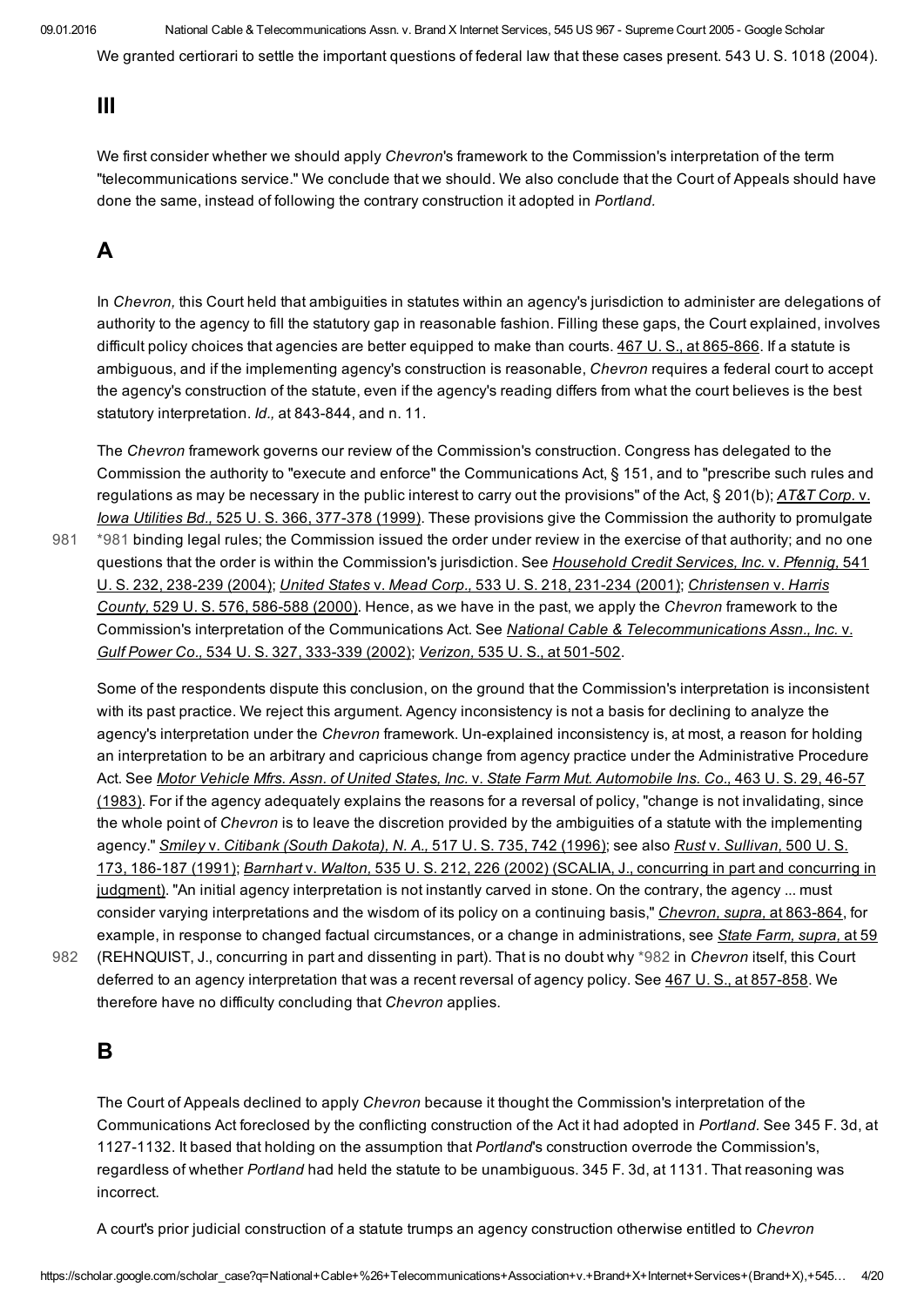deference only if the prior court decision holds that its construction follows from the unambiguous terms of the statute and thus leaves no room for agency discretion. This principle follows from *Chevron* itself. *Chevron* established a "presumption that Congress, when it left ambiguity in a statute meant for implementation by an agency, understood that the ambiguity would be resolved, first and foremost, by the agency, and desired the agency (rather than the courts) to possess whatever degree of discretion the ambiguity allows." *Smiley, supra,* at [740741](https://scholar.google.com/scholar_case?case=1245431367989775482&q=National+Cable+%26+Telecommunications+Association+v.+Brand+X+Internet+Services+(Brand+X),+545+U.S.+967,+125+S.Ct.+2688,+162+Lae+Ed.2d+820+(2005)&hl=en&as_sdt=6,33&scilh=0). Yet allowing a judicial precedent to foreclose an agency from interpreting an ambiguous statute, as the Court of Appeals assumed it could, would allow a court's interpretation to override an agency's. *Chevron*'s premise is that it is for agencies, not courts, to fill statutory gaps. See 467 U. S., at 843-844, and n. 11. The better rule is to hold judicial interpretations contained in precedents to the same demanding *Chevron* step one standard that applies if the court is reviewing the agency's construction on a blank slate: Only a judicial precedent holding that the statute \*983 unambiguously

983

forecloses the agency's interpretation, and therefore contains no gap for the agency to fill, displaces a conflicting agency construction.

A contrary rule would produce anomalous results. It would mean that whether an agency's interpretation of an ambiguous statute is entitled to *Chevron* deference would turn on the order in which the interpretations issue: If the court's construction came first, its construction would prevail, whereas if the agency's came first, the agency's construction would command *Chevron* deference. Yet whether Congress has delegated to an agency the authority to interpret a statute does not depend on the order in which the judicial and administrative constructions occur. The Court of Appeals' rule, moreover, would "lead to the ossification of large portions of our statutory law," *Mead,* 533 U. S., at 247 (Scalia, J., dissenting), by precluding agencies from revising unwise judicial [constructions](https://scholar.google.com/scholar_case?case=6553117666921312576&q=National+Cable+%26+Telecommunications+Association+v.+Brand+X+Internet+Services+(Brand+X),+545+U.S.+967,+125+S.Ct.+2688,+162+Lae+Ed.2d+820+(2005)&hl=en&as_sdt=6,33&scilh=0) of ambiguous statutes. Neither *Chevron* nor the doctrine of *stare decisis* requires these haphazard results.

The dissent answers that allowing an agency to override what a court believes to be the best interpretation of a statute makes "judicial decisions subject to reversal by executive officers." *Post,* at 1016 (opinion of SCALIA, J.). It does not. Since *Chevron* teaches that a court's opinion as to the best reading of an ambiguous statute an agency is charged with administering is not authoritative, the agency's decision to construe that statute differently from a court does not say that the court's holding was legally wrong. Instead, the agency may, consistent with the court's holding, choose a different construction, since the agency remains the authoritative interpreter (within the limits of reason) of such statutes. In all other respects, the court's prior ruling remains binding law (for example, as to agency interpretations to which *Chevron* is inapplicable). The precedent has not been "reversed" by the agency, any more than a federal court's interpretation of a State's law can be said to have been "reversed" by a \*984 state court that adopts a conflicting (yet authoritative) interpretation of state law.

984

The Court of Appeals derived a contrary rule from a mistaken reading of this Court's decisions. It read *Neal* v. *United States,* 516 U. S. 284 (1996), to establish that a prior judicial construction of a statute [categorically](https://scholar.google.com/scholar_case?case=8436673715475999169&q=National+Cable+%26+Telecommunications+Association+v.+Brand+X+Internet+Services+(Brand+X),+545+U.S.+967,+125+S.Ct.+2688,+162+Lae+Ed.2d+820+(2005)&hl=en&as_sdt=6,33&scilh=0) controls an agency's contrary construction. 345 F. 3d, at 1131-1132; see also post, at 1016, n. 11 (SCALIA, J., dissenting). Neal established no such proposition. *Neal* declined to defer to a construction adopted by the United States Sentencing Commission that conflicted with one the Court previously had adopted in *Chapman* v. *United States,* 500 U. S. 453 (1991). *Neal, supra,* at [290295.](https://scholar.google.com/scholar_case?case=8436673715475999169&q=National+Cable+%26+Telecommunications+Association+v.+Brand+X+Internet+Services+(Brand+X),+545+U.S.+967,+125+S.Ct.+2688,+162+Lae+Ed.2d+820+(2005)&hl=en&as_sdt=6,33&scilh=0) *Chapman,* however, had held the relevant statute to be [unambiguous.](https://scholar.google.com/scholar_case?case=7690112202814073050&q=National+Cable+%26+Telecommunications+Association+v.+Brand+X+Internet+Services+(Brand+X),+545+U.S.+967,+125+S.Ct.+2688,+162+Lae+Ed.2d+820+(2005)&hl=en&as_sdt=6,33&scilh=0) See 500 U. S., at 463 (declining to apply the rule of lenity given the statute's clear language). Thus, *Neal* established only that a precedent holding a statute to be unambiguous forecloses a contrary agency construction. That limited holding accorded with this Court's prior decisions, which had held that a court's interpretation of a statute trumps an agency's under the doctrine of *stare decisis* only if the prior court holding ["determined](https://scholar.google.com/scholar_case?case=17011768680440697570&q=National+Cable+%26+Telecommunications+Association+v.+Brand+X+Internet+Services+(Brand+X),+545+U.S.+967,+125+S.Ct.+2688,+162+Lae+Ed.2d+820+(2005)&hl=en&as_sdt=6,33&scilh=0) a statute's *clear* meaning." *Maislin Industries, U. S., Inc.* v. *Primary Steel, Inc.,* 497 U. S. 116, 131 (1990) (emphasis added); see also *Lechmere, Inc.* v. *NLRB*, 502 U. S. 527, 536-537 (1992). Those decisions allow a court's prior [interpretation](https://scholar.google.com/scholar_case?case=6996155669119993724&q=National+Cable+%26+Telecommunications+Association+v.+Brand+X+Internet+Services+(Brand+X),+545+U.S.+967,+125+S.Ct.+2688,+162+Lae+Ed.2d+820+(2005)&hl=en&as_sdt=6,33&scilh=0) of a statute to override an agency's interpretation only if the relevant court decision held the statute unambiguous.

Against this background, the Court of Appeals erred in refusing to apply *Chevron* to the Commission's interpretation of the definition of "telecommunications service," 47 U. S. C. § 153(46). Its prior decision in *Portland* held only that the *best* reading of § 153(46) was that cable modem service was a "telecommunications service," not that it was the *only permissible* reading of the statute. See 216 F. 3d, at 877-880. Nothing in *Portland* held that the Communications

\*985 Act unambiguously required treating cable Internet providers as telecommunications carriers. Instead, the court noted that it was "not presented with a case involving potential deference to an administrative agency's statutory construction pursuant to the *Chevron* doctrine," *id.,* at 876; and the court invoked no other rule of construction (such as the rule of lenity) requiring it to conclude that the statute was unambiguous to reach its judgment. Before a judicial 985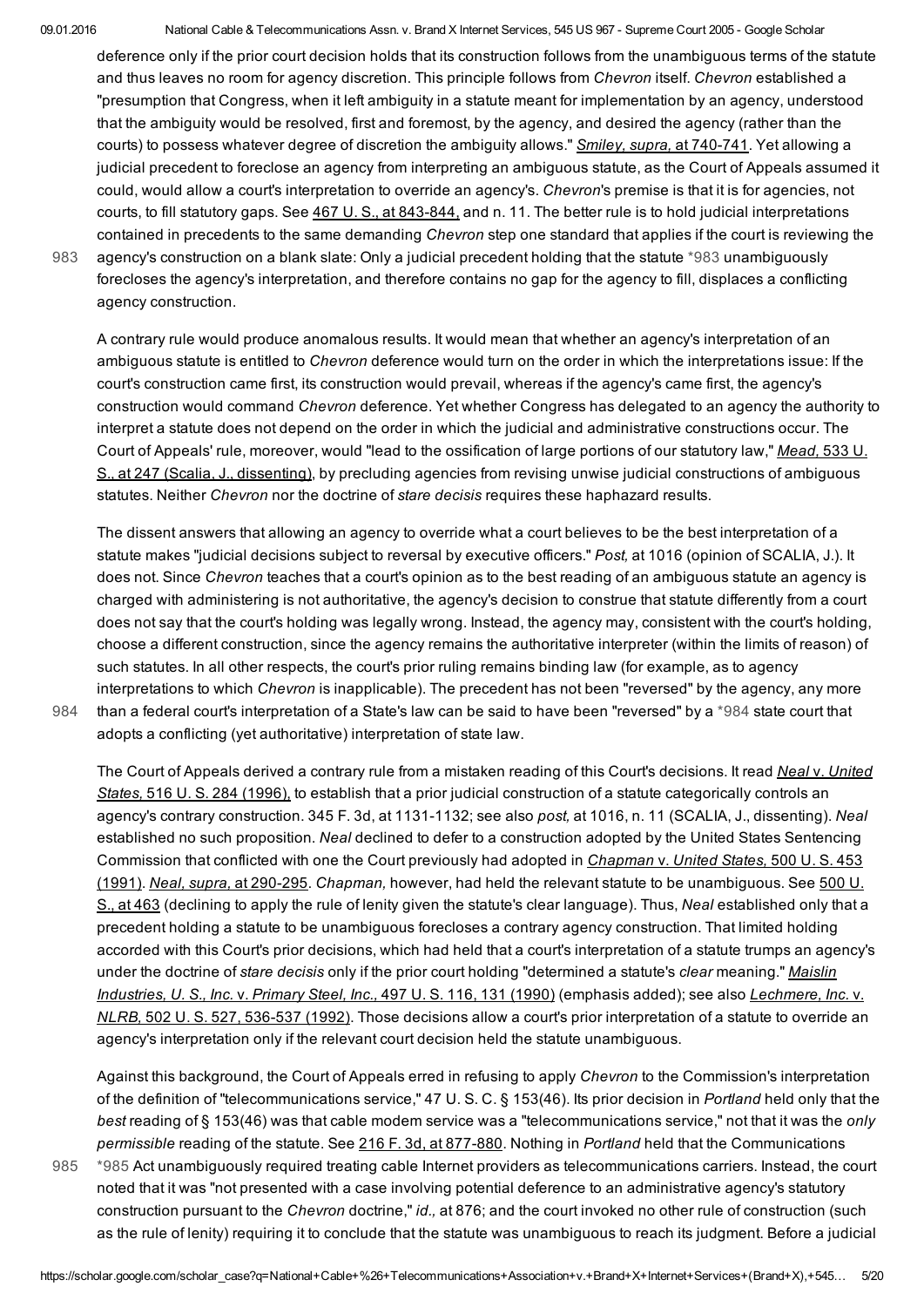construction of a statute, whether contained in a precedent or not, may trump an agency's, the court must hold that the statute unambiguously requires the court's construction. *Portland* did not do so.

As the dissent points out, it is not logically necessary for us to reach the question whether the Court of Appeals misapplied *Chevron* for us to decide whether the Commission acted lawfully. See *post*, at 1019-1020 (opinion of SCALIA, J.). Nevertheless, it is no "great mystery" why we are reaching the point here. *Post,* at 1019. There is genuine confusion in the lower courts over the interaction between the *Chevron* doctrine and *stare decisis* principles, as the petitioners informed us at the certiorari stage of this litigation. See Pet. for Cert. of Federal Communications Commission et al. in No. 04-281, pp. 19-23; Pet. for Cert. of National Cable & Telecomm. Assn. et al. in No. 04-277, pp. 22-29. The point has been briefed. See Brief for Federal Petitioners 38-44; Brief for Cable-Industry Petitioners 30-36. And not reaching the point could undermine the purpose of our grant of certiorari: to settle authoritatively whether the Commission's *Declaratory Ruling* is lawful. Were we to uphold the *Declaratory Ruling* without reaching the *Chevron* point, the Court of Appeals could once again strike down the Commission's rule based on its *Portland* decision. *Portland* (at least arguably) could compel the Court of Appeals once again to reverse the Commission despite our decision, since our conclusion that it is *reasonable* to read the Communications Act to classify cable

986

modem service solely as an "information \*986 service" leaves untouched *Portland*'s holding that the Commission's interpretation is not the *best* reading of the statute. We have before decided similar questions that were not, strictly speaking, necessary to our disposition. See, *e. g., [Agostini](https://scholar.google.com/scholar_case?case=6468982625941805364&q=National+Cable+%26+Telecommunications+Association+v.+Brand+X+Internet+Services+(Brand+X),+545+U.S.+967,+125+S.Ct.+2688,+162+Lae+Ed.2d+820+(2005)&hl=en&as_sdt=6,33&scilh=0)* v. *Felton,* 521 U. S. 203, 237 (1997) (requiring the Courts of Appeals to adhere to our directly controlling precedents, even those that rest on reasons rejected in other decisions); *Roper v. Simmons*, 543 U. S. 551, 628-629 (2005) (SCALIA, J., [dissenting\)](https://scholar.google.com/scholar_case?case=16987406842050815187&q=National+Cable+%26+Telecommunications+Association+v.+Brand+X+Internet+Services+(Brand+X),+545+U.S.+967,+125+S.Ct.+2688,+162+Lae+Ed.2d+820+(2005)&hl=en&as_sdt=6,33&scilh=0) (criticizing this Court for not reaching the question whether the Missouri Supreme Court erred by failing to follow directly controlling Supreme Court precedent, though that conclusion was not necessary to the Court's decision). It is prudent for us to do so once again today.

# IV

We next address whether the Commission's construction of the definition of "telecommunications service," 47 U. S. C. § 153(46), is a permissible reading of the Communications Act under the *Chevron* framework. *Chevron* established a familiar two-step procedure for evaluating whether an agency's interpretation of a statute is lawful. At the first step, we ask whether the statute's plain terms "directly addres[s] the precise question at issue."  $467$  U. S., at [843.](https://scholar.google.com/scholar_case?case=14437597860792759765&q=National+Cable+%26+Telecommunications+Association+v.+Brand+X+Internet+Services+(Brand+X),+545+U.S.+967,+125+S.Ct.+2688,+162+Lae+Ed.2d+820+(2005)&hl=en&as_sdt=6,33&scilh=0) If the statute is ambiguous on the point, we defer at step two to the agency's interpretation so long as the construction is "a reasonable policy choice for the agency to make." *Id.,* at 845. The Commission's interpretation is permissible at both steps.

# A

We first set forth our understanding of the interpretation of the Communications Act that the Commission embraced. The issue before the Commission was whether cable companies providing cable modem service are providing a "telecommunications service" in addition to an "information service."

\*987 The Commission first concluded that cable modem service is an "information service," a conclusion unchallenged here. The Act defines "information service" as "the offering of a capability for generating, acquiring, storing, transforming, processing, retrieving, utilizing, or making available information via telecommunications . . . ." § 153(20). Cable modem service is an information service, the Commission reasoned, because it provides consumers with a comprehensive capability for manipulating information using the Internet via high-speed telecommunications. That service enables users, for example, to browse the World Wide Web, to transfer files from file archives available on the Internet via the "File Transfer Protocol," and to access e-mail and Usenet newsgroups. *Declaratory Ruling* 4821, ¶ 37; *Universal Service Report* 11537, ¶ 76. Like other forms of Internet service, cable modem service also gives users access to the Domain Name System (DNS). DNS, among other things, matches the Web page addresses that end users type into their browsers (or "click" on) with the Internet Protocol (IP) addresses<sup>[1]</sup> of the servers containing the Web pages the users wish to access. *Declaratory Ruling* 4821-4822, ¶ 37. All of these features, the Commission concluded, were part of the information service that cable companies provide consumers. *Id.,* at 4821-4823,  $\P\P$  36-38; see also *Universal Service Report* 11536-11539,  $\P\P$  75-79. 987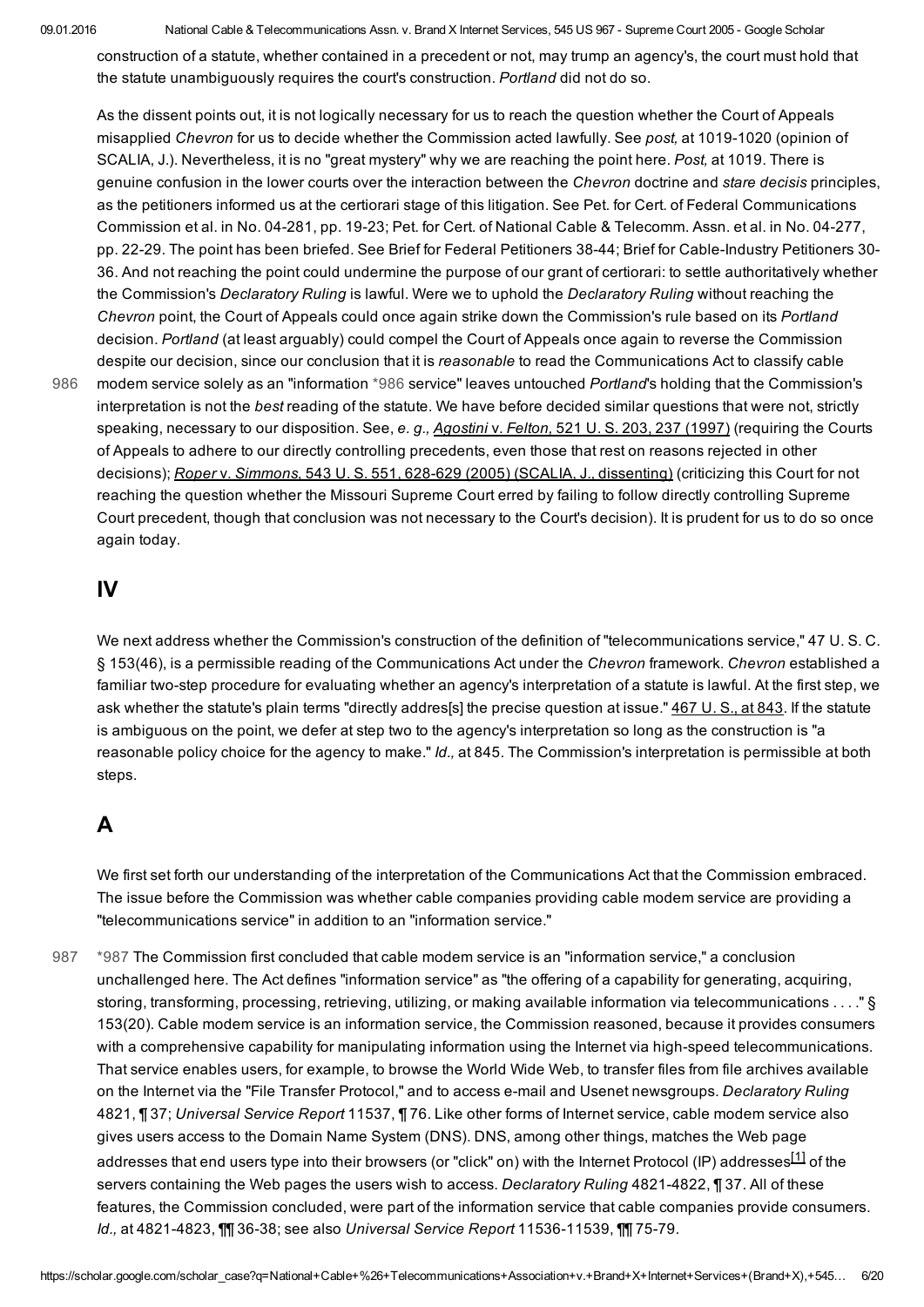At the same time, the Commission concluded that cable modem service was not "telecommunications service." "Telecommunications service" is "the offering of telecommunications for a fee directly to the public." 47 U. S. C. § 153(46). "Telecommunications," in turn, is defined as "the transmission, between or among points specified by the user, of information of the user's choosing, without change in the form or content of the information as sent and

received." \*988 § 153(43). The Commission conceded that, like all information-service providers, cable companies use "telecommunications" to provide consumers with Internet service; cable companies provide such service via the high-speed wire that transmits signals to and from an end user's computer. *Declaratory Ruling* 4823, ¶ 40. For the Commission, however, the question whether cable broadband Internet providers "offer" telecommunications involved more than whether telecommunications was one necessary component of cable modem service. Instead, whether that service also includes a telecommunications "offering" "turn[ed] on the nature of the functions the *end user* is offered," *id.,* at 4822, ¶ 38 (emphasis added), for the statutory definition of "telecommunications service" does not "res[t] on the particular types of facilities used," *id.,* at 4821, ¶ 35; see § 153(46) (definition of "telecommunications service" applies "regardless of the facilities used"). 988

Seen from the consumer's point of view, the Commission concluded, cable modem service is not a telecommunications offering because the consumer uses the high-speed wire always in connection with the information-processing capabilities provided by Internet access, and because the transmission is a necessary component of Internet access: "As provided to the end user the telecommunications is part and parcel of cable modem service and is integral to its other capabilities." *Declaratory Ruling* 4823, ¶ 39. The wire is used, in other words, to access the World Wide Web, newsgroups, and so forth, rather than "transparently" to transmit and receive ordinarylanguage messages without computer processing or storage of the message. See *supra,* at 976 (noting the *Computer II* notion of "transparent" transmission). The integrated character of this offering led the Commission to conclude that cable modem service is not a "stand-alone," transparent offering of telecommunications. *Declaratory Ruling* 4823-4825, **¶1** 41-43.

### 989 \*989 B

This construction passes *Chevron*'s first step. Respondents argue that it does not, on the ground that cable companies providing Internet service necessarily "offe[r]" the underlying telecommunications used to transmit that service. The word "offering" as used in § 153(46), however, does not unambiguously require that result. Instead, "offering" can reasonably be read to mean a "stand-alone" offering of telecommunications, *i. e.*, an offered service that, from the user's perspective, transmits messages unadulterated by computer processing. That conclusion follows not only from the ordinary meaning of the word "offering," but also from the regulatory history of the Communications Act.

# 1

Cable companies in the broadband Internet service business "offe[r]" consumers an information service in the form of Internet access and they do so "via telecommunications," § 153(20), but it does not inexorably follow as a matter of ordinary language that they also "offe[r]" consumers the high-speed data transmission (telecommunications) that is an input used to provide this service, § 153(46). We have held that where a statute's plain terms admit of two or more reasonable ordinary usages, the Commission's choice of one of them is entitled to deference. See *Verizon,* 535 U. S., at 498 (deferring to the [Commission's](https://scholar.google.com/scholar_case?case=3021588905145011434&q=National+Cable+%26+Telecommunications+Association+v.+Brand+X+Internet+Services+(Brand+X),+545+U.S.+967,+125+S.Ct.+2688,+162+Lae+Ed.2d+820+(2005)&hl=en&as_sdt=6,33&scilh=0) interpretation of the term "cost" by reference to an alternative linguistic usage defined by what "[a] merchant who is asked about `the cost of providing the goods'" might "reasonably" say); *National Railroad Passenger [Corporation](https://scholar.google.com/scholar_case?case=18043726446877039289&q=National+Cable+%26+Telecommunications+Association+v.+Brand+X+Internet+Services+(Brand+X),+545+U.S.+967,+125+S.Ct.+2688,+162+Lae+Ed.2d+820+(2005)&hl=en&as_sdt=6,33&scilh=0)* v. *Boston & Maine Corp.,* 503 U. S. 407, 418 (1992) (agency construction entitled to deference where there were "alternative dictionary definitions of the word" at issue). The term "offe[r]" as used in the definition of telecommunications service, § 153(46), is ambiguous in this way.

\*990 It is common usage to describe what a company "offers" to a consumer as what the consumer perceives to be the integrated finished product, even to the exclusion of discrete components that compose the product, as the dissent concedes. See *post*, at 1006-1007 (opinion of Scalia, J.). One might well say that a car dealership "offers" cars, but does not "offer" the integrated major inputs that make purchasing the car valuable, such as the engine or the chassis. It would, in fact, be odd to describe a car dealership as "offering" consumers the car's components in addition to the car itself. Even if it is linguistically permissible to say that the car dealership "offers" engines when it 990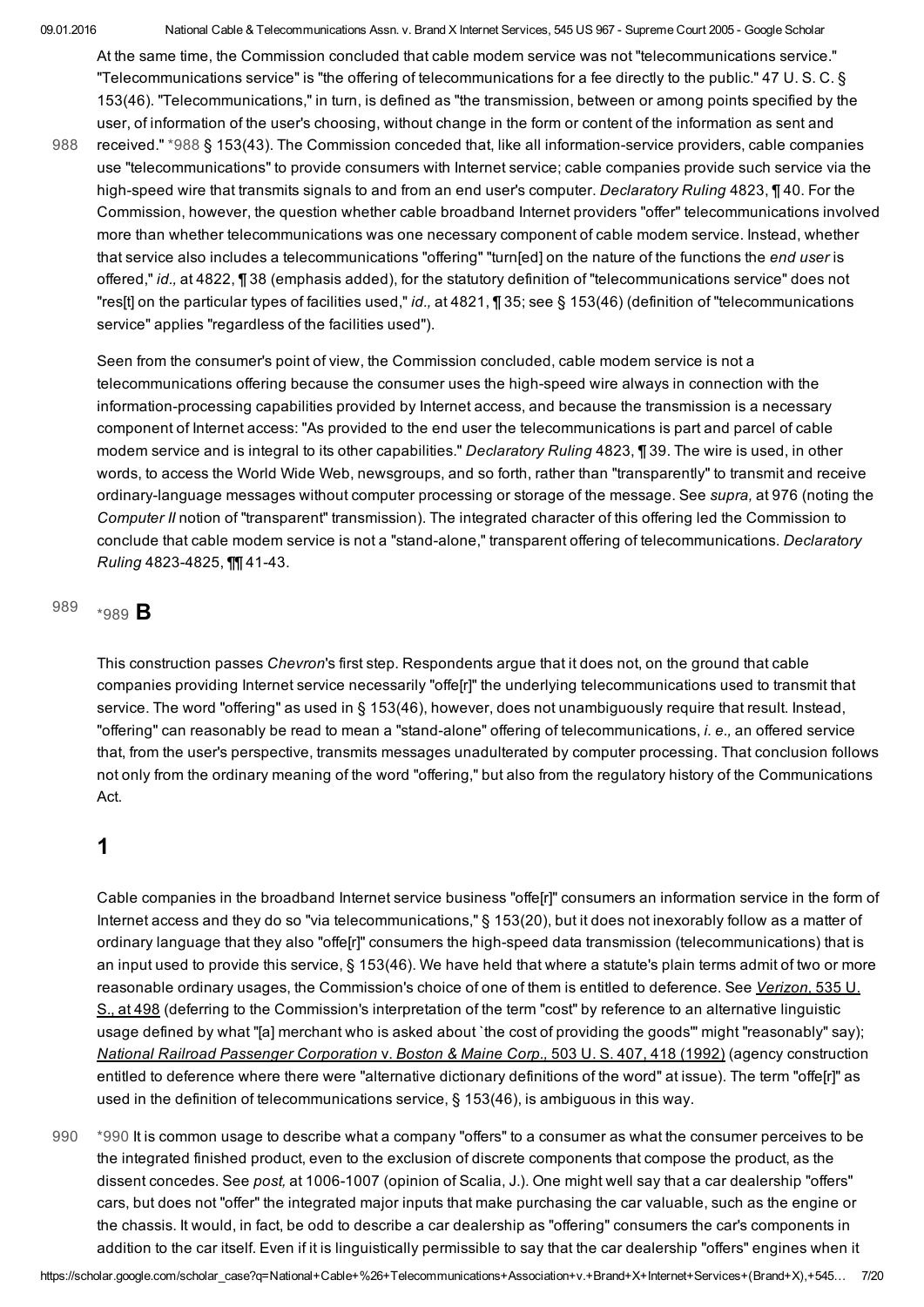offers cars, that shows, at most, that the term "offer," when applied to a commercial transaction, is ambiguous about whether it describes only the offered finished product, or the product's discrete components as well. It does not show that no other usage is permitted.

The question, then, is whether the transmission component of cable modem service is sufficiently integrated with the finished service to make it reasonable to describe the two as a single, integrated offering. See *ibid.* We think that they are sufficiently integrated, because "[a] consumer uses the high-speed wire always in connection with the information-processing capabilities provided by Internet access, and because the transmission is a necessary component of Internet access." *Supra,* at 988. In the telecommunications context, it is at least reasonable to describe companies as not "offering" to consumers each discrete input that is necessary to providing, and is always used in connection with, a finished service. We think it no misuse of language, for example, to say that cable companies providing Internet service do not "offer" consumers DNS, even though DNS is essential to providing Internet access. *Declaratory Ruling* 4810, n. 74, 48224823, ¶ 38. Likewise, a telephone company "offers" consumers a transparent transmission path that conveys an ordinary-language message, not necessarily the data-transmission \*991 facilities that also "transmi[t] . . . information of the user's choosing," § 153(43), or other physical elements of the facilities used to provide telephone service, like the trunks and switches, or the copper in the wires. What cable companies providing cable modem service and telephone companies providing telephone service "offer" is Internet service and telephone service respectively—the finished services, though they do so using (or "via") the discrete components composing the end product, including data transmission. Such functionally integrated components need not be described as distinct "offerings."

991

In response, the dissent argues that the high-speed transmission component necessary to providing cable modem service is necessarily "offered" with Internet service because cable modem service is like the offering of pizza delivery service together with pizza, and the offering of puppies together with dog leashes. Post, at 1007-1008 (opinion of SCALIA, J.). The dissent's appeal to these analogies only underscores that the term "offer" is ambiguous in the way that we have described. The entire question is whether the products here are functionally integrated (like the components of a car) or functionally separate (like pets and leashes). That question turns not on the language of the Act, but on the factual particulars of how Internet technology works and how it is provided, questions *Chevron* leaves to the Commission to resolve in the first instance. As the Commission has candidly recognized, "the question may not always be straightforward whether, on the one hand, an entity is providing a single information service with communications and computing components, or, on the other hand, is providing two distinct services, one of which is a telecommunications service." *Universal Service Report* 11530, ¶ 60. Because the term "offer" can sometimes refer to a single, finished product and sometimes to the "individual components in a package being offered" (depending on whether the components "still possess sufficient identity to be described \*992 as separate objects," *post,* at 1006), the statute fails unambiguously to classify the telecommunications component of cable modem service as a distinct offering. This leaves federal telecommunications policy in this technical and complex area to be set by the Commission, not by warring analogies.

992

We also do not share the dissent's certainty that cable modem service is so obviously like pizza delivery service and the combination of dog leashes and dogs that the Commission could not reasonably have thought otherwise. *Post,* at 1007-1008. For example, unlike the transmission component of Internet service, delivery service and dog leashes are not integral components of the finished products (pizzas and pet dogs). One can pick up a pizza rather than having it delivered, and one can own a dog without buying a leash. By contrast, the Commission reasonably concluded, a consumer cannot purchase Internet service without also purchasing a connection to the Internet and the transmission always occurs in connection with information processing. In any event, we doubt that a statute that, for example, subjected offerors of "delivery" service (such as Federal Express and United Parcel Service) to common-carrier regulation would unambiguously require pizza-delivery companies to offer their delivery services on a common-carrier basis.

# 2

The Commission's traditional distinction between basic and enhanced service, see *supra*, at 976-977, also supports the conclusion that the Communications Act is ambiguous about whether cable companies "offer" telecommunications with cable modem service. Congress passed the definitions in the Communications Act against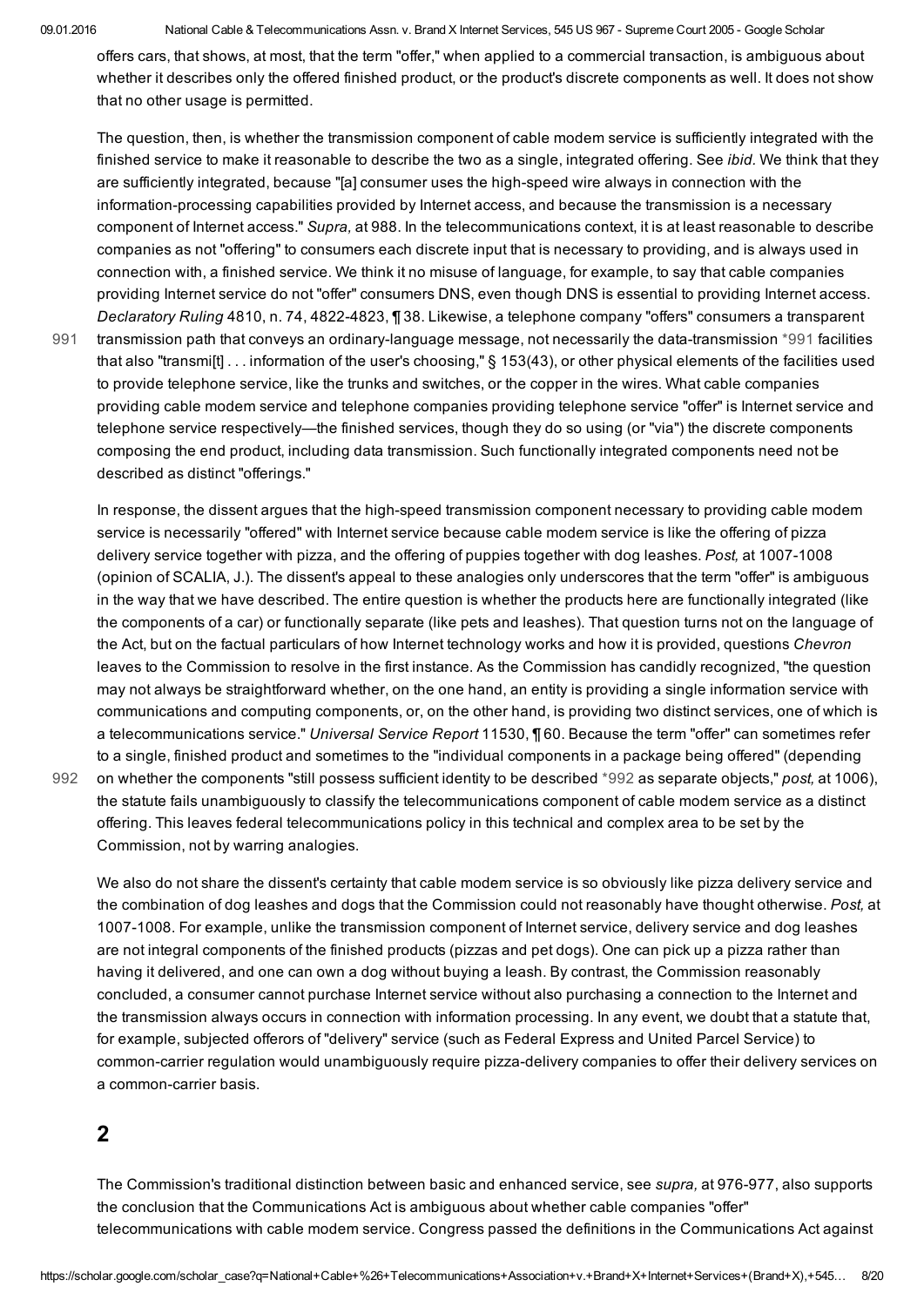the background of this regulatory history, and we may assume that the parallel terms "telecommunications service" and "information service" substantially incorporated their meaning, as the Commission has held. See, *e. g., In re*

*[FederalState](https://scholar.google.com/scholar_case?about=12214323663048425622&q=National+Cable+%26+Telecommunications+Association+v.+Brand+X+Internet+Services+(Brand+X),+545+U.S.+967,+125+S.Ct.+2688,+162+Lae+Ed.2d+820+(2005)&hl=en&as_sdt=6,33&scilh=0) Joint Board on Universal Service,* 12 FCC Rcd. 8776, 91799180, ¶ 788 \*993 [\(1997\)](https://scholar.google.com/scholar_case?about=12214323663048425622&q=National+Cable+%26+Telecommunications+Association+v.+Brand+X+Internet+Services+(Brand+X),+545+U.S.+967,+125+S.Ct.+2688,+162+Lae+Ed.2d+820+(2005)&hl=en&as_sdt=6,33&scilh=0) (noting that the "definition of enhanced services is substantially similar to the definition of information services" and that "all services previously considered `enhanced services' are `information services'"); *[Commissioner](https://scholar.google.com/scholar_case?case=9025827579780058390&q=National+Cable+%26+Telecommunications+Association+v.+Brand+X+Internet+Services+(Brand+X),+545+U.S.+967,+125+S.Ct.+2688,+162+Lae+Ed.2d+820+(2005)&hl=en&as_sdt=6,33&scilh=0)* v. *Keystone Consol. Industries, Inc.,* 508 U. S. 152, 159 (1993) (noting presumption that Congress is aware of "settled judicial and administrative interpretation[s]" of terms when it enacts a statute). The regulatory history in at least two respects confirms that the term "telecommunications service" is ambiguous. 993

First, in the *Computer II Order* that established the terms "basic" and "enhanced" services, the Commission defined those terms functionally, based on how the consumer interacts with the provided information, just as the Commission did in the order below. See *supra*, at 976-977. As we have explained, Internet service is not "transparent in terms of its interaction with customer supplied information," *Computer II Order* 420, ¶ 96; the transmission occurs in connection with information processing. It was therefore consistent with the statute's terms for the Commission to assume that the parallel term "telecommunications service" in 47 U. S. C. § 153(46) likewise describes a "pure" or "transparent" communications path not necessarily separately present, from the end user's perspective, in an integrated information-service offering.

The Commission's application of the basic/enhanced-service distinction to non-facilities-based ISPs also supports this conclusion. The Commission has long held that "all those who provide some form of transmission services are not necessarily common carriers." *Computer II Order* 431, ¶ 122; see also *id.,* at 435, ¶ 132 ("acknowledg[ing] the existence of a communications component" in enhanced-service offerings). For example, the Commission did not subject to common-carrier regulation those service providers that offered enhanced services over telecommunications facilities, but that did not themselves own the underlying facilities— so-called "non-facilities-

994

based" providers. See *Universal* \*994 *Service Report* 11530, ¶ 60. Examples of these services included database services in which a customer used telecommunications to access information, such as Dow Jones News and Lexis, as well as "value added networks," which lease wires from common carriers and provide transmission as well as [protocolprocessing](https://scholar.google.com/scholar_case?about=9987667528091318215&q=National+Cable+%26+Telecommunications+Association+v.+Brand+X+Internet+Services+(Brand+X),+545+U.S.+967,+125+S.Ct.+2688,+162+Lae+Ed.2d+820+(2005)&hl=en&as_sdt=6,33&scilh=0) service over those wires. See *In re Amendment to Sections 64.702 of the Commission's Rules and Regulations (Third Computer Inquiry),* 3 FCC Rcd. 1150, 1153, n. 23 (1988); *supra,* at 977 (explaining protocol conversion). These services "combin[ed] communications and computing components," yet the Commission held that they should "always be deemed enhanced" and therefore not subject to commoncarrier regulation. *Universal Service Report* 11530, ¶ 60. Following this traditional distinction, the Commission in the *Universal Service Report* classified ISPs that leased rather than owned their transmission facilities as pure information-service providers. *Id.*, at 11540, ¶ 81.

Respondents' statutory arguments conflict with this regulatory history. They claim that the Communications Act unambiguously classifies as telecommunications carriers all entities that use telecommunications inputs to provide information service. As respondent MCI concedes, this argument would subject to mandatory common-carrier regulation all information-service providers that use telecommunications as an input to provide information service to the public. Brief for Respondent MCI, Inc., 30. For example, it would subject to common-carrier regulation nonfacilities-based ISPs that own no transmission facilities. See *Universal Service Report* 11532-11533, ¶ 66. Those ISPs provide consumers with transmission facilities used to connect to the Internet, see *supra,* at 974, and so, under respondents' argument, necessarily "offer" telecommunications to consumers. Respondents' position that all such entities are necessarily "offering telecommunications" therefore entails mandatory common-carrier regulation of

entities that the Commission \*995 never classified as "offerors" of basic transmission service, and therefore common carriers, under the *Computer II* regime. [2] See *Universal Service Report* 11540, ¶ 81 (noting past Commission policy); *Computer and [Communications](https://scholar.google.com/scholar_case?case=15175303535321525893&q=National+Cable+%26+Telecommunications+Association+v.+Brand+X+Internet+Services+(Brand+X),+545+U.S.+967,+125+S.Ct.+2688,+162+Lae+Ed.2d+820+(2005)&hl=en&as_sdt=6,33&scilh=0) Industry Assn.* v. *FCC,* 693 F. 2d 198, 209 (CADC 1982) (noting and upholding Commission's *Computer II* "finding that enhanced services . . . are not common carrier services within the scope of Title II"). We doubt that the parallel term "telecommunications service" unambiguously worked this abrupt shift in Commission policy. 995

Respondents' analogy between cable companies that provide cable modem service and facilities-based enhancedservice providers—that is, enhanced-service providers who own the transmission facilities used to provide those services—fares no better. Respondents stress that under the *Computer II* rules the Commission regulated such providers more heavily than non-facilities-based providers. The Commission required, for example, local telephone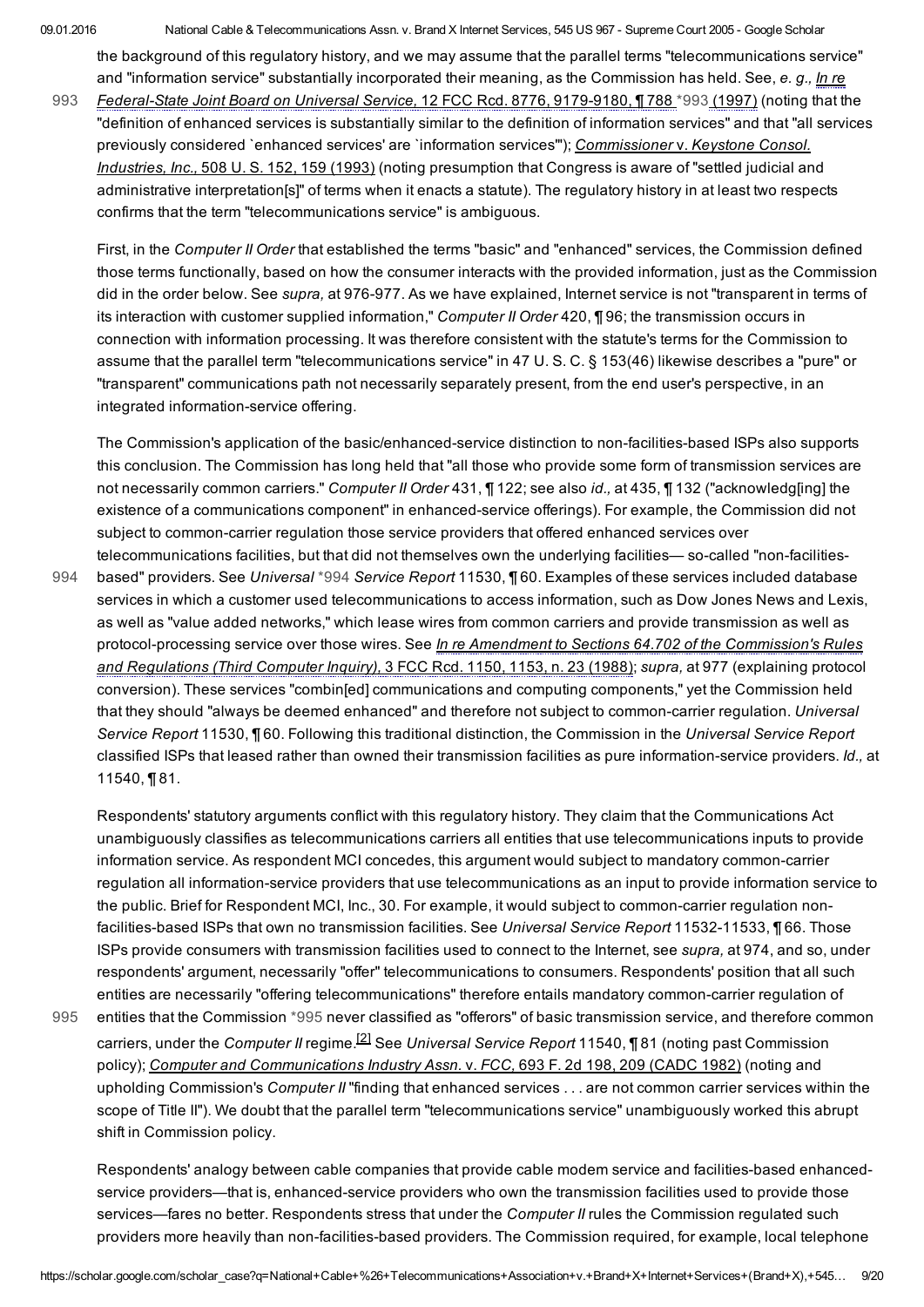companies that provided enhanced services to offer their wires on a common-carrier basis to competing enhancedservice providers. See, *e. g., In re Amendment of Sections 64.702 of the [Commission's](https://scholar.google.com/scholar_case?about=13734305170759402877&q=National+Cable+%26+Telecommunications+Association+v.+Brand+X+Internet+Services+(Brand+X),+545+U.S.+967,+125+S.Ct.+2688,+162+Lae+Ed.2d+820+(2005)&hl=en&as_sdt=6,33&scilh=0) Rules and Regulations (Third Computer Inquiry),* 104 F. C. C. 2d 958, 964, ¶ 4 (1986) (hereinafter *Computer III Order*). Respondents argue that the Communications Act unambiguously requires the same treatment for cable companies because cable companies also own the facilities they use to provide cable modem service (and therefore information service).

\*996 We disagree. We think it improbable that the Communications Act unambiguously freezes in time the *Computer II* treatment of facilities-based information-service providers. The Act's definition of "telecommunications service" says nothing about imposing more stringent regulatory duties on facilities-based information-service providers. The definition hinges solely on whether the entity "offer[s] telecommunications for a fee directly to the public," 47 U.S.C. § 153(46), though the Act elsewhere subjects facilities-based carriers to stricter regulation, see § 251(c) (imposing various duties on facilitiesbased local telephone companies). In the *Computer II* rules, the Commission subjected facilities-based providers to common-carrier duties not because of the nature of the "offering" made by those carriers, but rather because of the concern that local telephone companies would abuse the monopoly power they possessed by virtue of the "bottleneck" local telephone facilities they owned. See *Computer II Order* 474475, ¶¶ 229, 231; *Computer III Order* 968-969, ¶ 12; *Verizon,* 535 U. S., at 489-490 (describing the naturally monopolistic physical structure of a local telephone exchange). The differential treatment of facilities-based carriers was therefore a function not of the definitions of "enhanced-service" and "basic service," but instead of a choice by the Commission to regulate more stringently, in its discretion, certain entities that provided enhanced service. The Act's definitions, however, parallel the definitions of enhanced and basic service, not the facilities-based grounds on which that policy choice was based, and the Commission remains free to impose special regulatory duties on facilities-based ISPs under its Title I ancillary jurisdiction. In fact, it has invited comment on whether it can and should do so. See *supra,* at 979. 996

997

In sum, if the Act fails unambiguously to classify nonfacilities-based information-service providers that use telecommunications inputs to provide an information service as "offer[ors]" of "telecommunications," then it also fails unambiguously \*997 to classify facilities-based information-service providers as telecommunications-service offerors; the relevant definitions do not distinguish facilities-based and nonfacilities-based carriers. That silence suggests, instead, that the Commission has the discretion to fill the consequent statutory gap.

# C

We also conclude that the Commission's construction was "a reasonable policy choice for the [Commission] to make" at *Chevron*'s second step. 467 U. S., at [845](https://scholar.google.com/scholar_case?case=14437597860792759765&q=National+Cable+%26+Telecommunications+Association+v.+Brand+X+Internet+Services+(Brand+X),+545+U.S.+967,+125+S.Ct.+2688,+162+Lae+Ed.2d+820+(2005)&hl=en&as_sdt=6,33&scilh=0).

Respondents argue that the Commission's construction is unreasonable because it allows any communications provider to "evade" common-carrier regulation by the expedient of bundling information service with telecommunications. Respondents argue that under the Commission's construction a telephone company could, for example, offer an information service like voice mail together with telephone service, thereby avoiding commoncarrier regulation of its telephone service.

We need not decide whether a construction that resulted in these consequences would be unreasonable because we do not believe that these results follow from the construction the Commission adopted. As we understand the *Declaratory Ruling,* the Commission did not say that any telecommunications service that is priced or bundled with an information service is automatically unregulated under Title II. The Commission said that a telecommunications input used to provide an information service that is not "separable from the data-processing capabilities of the service" and is instead "part and parcel of [the information service] and is integral to [the information service's] other capabilities" is not a telecommunications offering. *Declaratory Ruling* 4823, ¶ 39; see *supra,* at 988.

This construction does not leave all information-service offerings exempt from mandatory Title II regulation. "It is plain," for example, that a local telephone company "cannot \*998 escape Title II regulation of its residential local exchange service simply by packaging that service with voice mail." *Universal Service Report* 11530, ¶ 60. That is because a telephone company that packages voice mail with telephone service offers a transparent transmission path—telephone service—that transmits information independent of the information-storage capabilities provided by voice mail. For instance, when a person makes a telephone call, his ability to convey and receive information using 998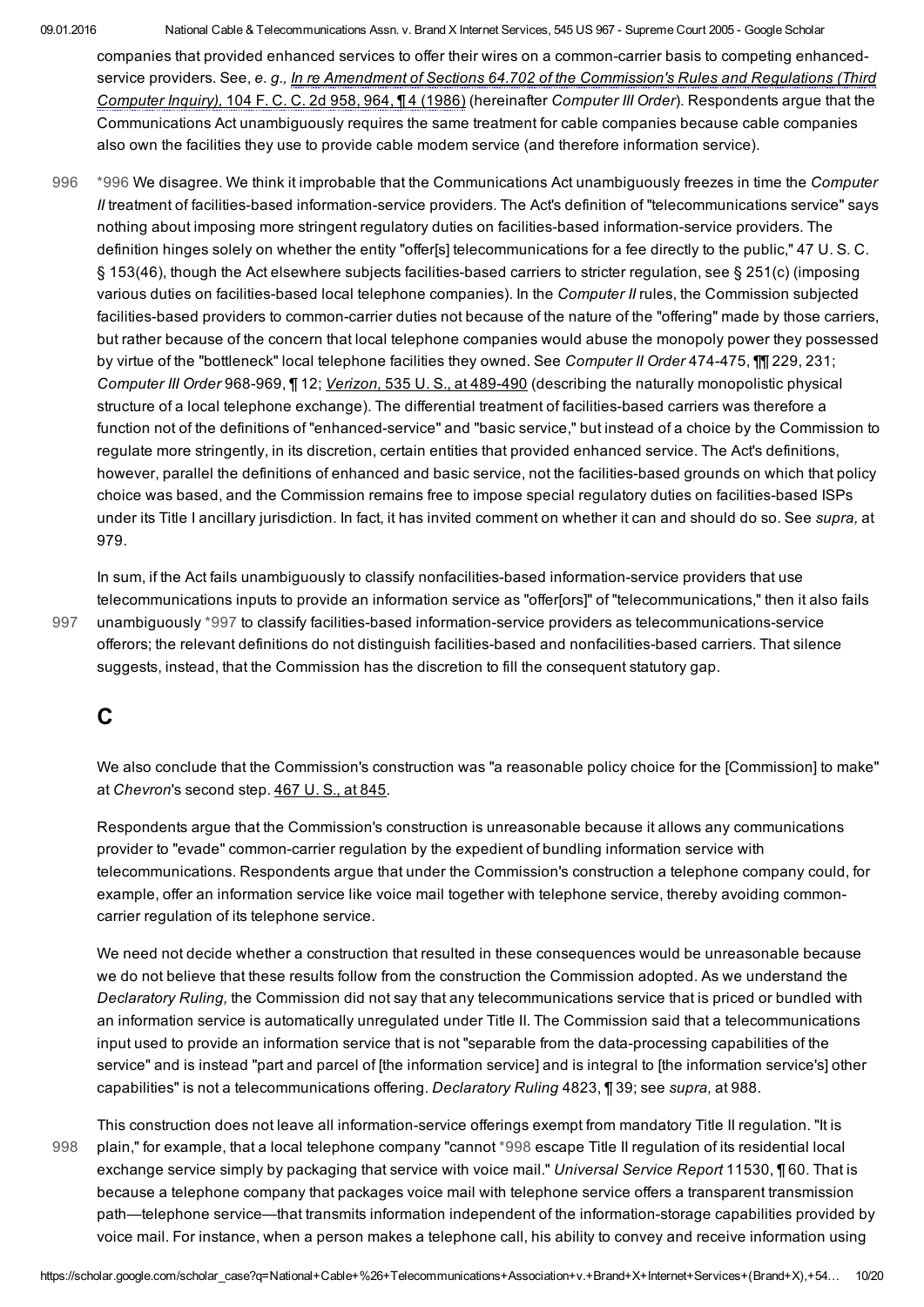the call is only trivially affected by the additional voice-mail capability. Equally, were a telephone company to add a time-of-day announcement that played every time the user picked up his telephone, the "transparent" information transmitted in the ensuing call would be only trivially dependent on the information service the announcement provides. By contrast, the high-speed transmission used to provide cable modem service is a functionally integrated component of that service because it transmits data only in connection with the further processing of information and is necessary to provide Internet service. The Commission's construction therefore was more limited than respondents assume.

Respondents answer that cable modem service does, in fact, provide "transparent" transmission from the consumer's perspective, but this argument, too, is mistaken. Respondents characterize the "information-service" offering of Internet access as consisting only of access to a cable company's e-mail service, its Web page, and the ability it provides consumers to create a personal Web page. When a consumer goes beyond those offerings and accesses content provided by parties other than the cable company, respondents argue, the consumer uses "pure transmission" no less than a consumer who purchases phone service together with voice mail.

999

This argument, we believe, conflicts with the Commission's understanding of the nature of cable modem service, an understanding we find to be reasonable. When an end user \*999 accesses a third-party's Web site, the Commission concluded, he is equally using the information service provided by the cable company that offers him Internet access as when he accesses the company's own Web site, its e-mail service, or his personal Web page. For example, as the Commission found below, part of the information service cable companies provide is access to DNS service. See supra, at 987. A user cannot reach a third-party's Web site without DNS, which (among other things) matches the Web site address the end user types into his browser (or "clicks" on with his mouse) with the IP address of the Web page's host server. See P. Albitz & C. Liu, DNS and BIND 10 (4th ed. 2001) (For an Internet user, "DNS is a must. . . . [N]early all of the Internet's network services use DNS. That includes the World Wide Web, electronic mail, remote terminal access, and file transfer"). It is at least reasonable to think of DNS as a "capability for . . . acquiring . . . retrieving, utilizing, or making available" Web site addresses and therefore part of the information service cable companies provide. 47 U. S. C. § 153(20).<sup>[3]</sup> Similarly, the Internet service provided by cable companies facilitates access to third-party Web pages by offering consumers the ability to store, or "cache," popular content on local computer servers. See *Declaratory Ruling* 4810, ¶ 17, and n. 76. Cacheing obviates the need for the end user to

1000 download anew information from third-party \*1000 Web sites each time the consumer attempts to access them, thereby increasing the speed of information retrieval. In other words, subscribers can reach third-party Web sites via "the World Wide Web, and browse their contents, [only] because their service provider offers the `capability for . . . acquiring, [storing] . . . retrieving [and] utilizing . . . information.'" *Universal Service Report* 11538, ¶ 76 (quoting 47 U. S. C. § 153(20)). "The service that Internet access providers offer to members of the public is Internet access," *Universal Service Report* 11539, ¶ 79, not a transparent ability (from the end user's perspective) to transmit information. We therefore conclude that the Commission's construction was reasonable.

# V

Respondent MCI, Inc., urges that the Commission's treatment of cable modem service is inconsistent with its treatment of DSL service, see *supra,* at 975 (describing DSL service), and therefore is an arbitrary and capricious deviation from agency policy. See 5 U. S. C. § 706(2)(A). MCI points out that when local telephone companies began to offer Internet access through DSL technology in addition to telephone service, the Commission applied its *Computer II* facilities-based classification to them and required them to make the telephone lines used to transmit DSL service available to competing ISPs on nondiscriminatory, common-carrier terms. See *supra*, at 996 (describing *Computer II* facilities-based classification of enhanced-service providers); *In re Deployment of Wireline Services Offering Advanced [Telecommunications](https://scholar.google.com/scholar_case?about=13649319374593843203&q=National+Cable+%26+Telecommunications+Association+v.+Brand+X+Internet+Services+(Brand+X),+545+U.S.+967,+125+S.Ct.+2688,+162+Lae+Ed.2d+820+(2005)&hl=en&as_sdt=6,33&scilh=0) Capability,* 13 FCC Rcd. 24011, 24030-24031, 11 36-37 (1998) (hereinafter *Wireline Order*) (classifying DSL service as a telecommunications service). MCI claims that the Commission's decision not to regulate cable companies similarly under Title II is inconsistent with its DSL policy.

We conclude, however, that the Commission provided a reasoned explanation for treating cable modem service 1001 differently \*1001 from DSL service. As we have already noted, see *supra,* at 981-982, the Commission is free within the limits of reasoned interpretation to change course if it adequately justifies the change.<sup>[4]</sup> It has done so here. The traditional reason for its *Computer II* common-carrier treatment of facilities-based carriers (including DSL carriers), as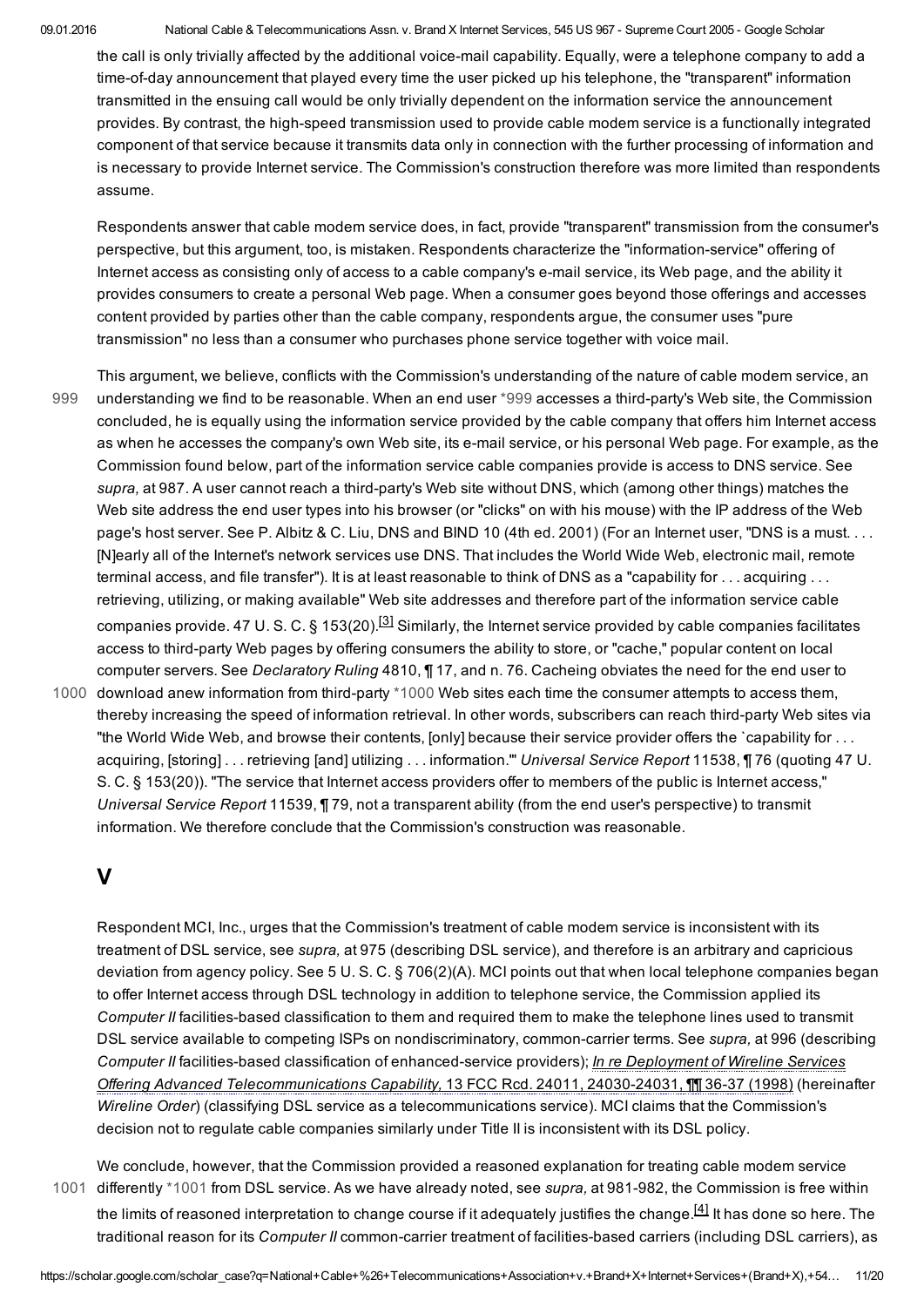the Commission explained, was "that the *telephone network* [was] the primary, if not exclusive, means through which information service providers can gain access to their customers." *Declaratory Ruling* 4825, ¶ 44 (emphasis in original; internal quotation marks omitted). The Commission applied the same treatment to DSL service based on that history, rather than on an analysis of contemporaneous market conditions. See *Wireline Order* 24031, ¶ 37 (noting DSL carriers' "continuing obligation" to offer their transmission facilities to competing ISPs on nondiscriminatory terms).

The Commission in the order under review, by contrast, concluded that changed market conditions warrant different treatment of facilitiesbased cable companies providing Internet access. Unlike at the time of *Computer II,* substitute forms of Internet transmission exist today: "[R]esidential high-speed access to the Internet is evolving over multiple electronic platforms, including wireline, cable, terrestrial wireless and satellite." *Declaratory Ruling* 4802, ¶ 6; see also *U. S. [Telecom](https://scholar.google.com/scholar_case?case=4802170187882796136&q=National+Cable+%26+Telecommunications+Association+v.+Brand+X+Internet+Services+(Brand+X),+545+U.S.+967,+125+S.Ct.+2688,+162+Lae+Ed.2d+820+(2005)&hl=en&as_sdt=6,33&scilh=0) Assn.* v. *FCC,* 290 F. 3d 415, 428 (CADC 2002) (noting Commission findings of "robust competition . . . in the broadband market"). The Commission concluded that "`broadband services should exist in a minimal regulatory environment that promotes investment and innovation in a competitive market.'" *Declaratory*

1002 Ruling 4802, 15. \*1002 This, the Commission reasoned, warranted treating cable companies unlike the facilitiesbased enhanced-service providers of the past. *Id.*, at 4825, ¶ 44. We find nothing arbitrary about the Commission's providing a fresh analysis of the problem as applied to the cable industry, which it has never subjected to these rules. This is adequate rational justification for the Commission's conclusions.

Respondents argue, in effect, that the Commission's justification for exempting cable modem service providers from common-carrier regulation applies with similar force to DSL providers. We need not address that argument. The Commission's decision appears to be a first step in an effort to reshape the way the Commission regulates information-service providers; that may be why it has tentatively concluded that DSL service provided by facilitiesbased telephone companies should also be classified solely as an information service. See *In re [Appropriate](https://scholar.google.com/scholar_case?about=12014053870932737196&q=National+Cable+%26+Telecommunications+Association+v.+Brand+X+Internet+Services+(Brand+X),+545+U.S.+967,+125+S.Ct.+2688,+162+Lae+Ed.2d+820+(2005)&hl=en&as_sdt=6,33&scilh=0) Framework for Broadband Access to the Internet over Wireline Facilities,* 17 FCC Rcd. 3019, 3030, ¶ 20 (2002). The Commission need not immediately apply the policy reasoning in the *Declaratory Ruling* to all types of informationservice providers. It apparently has decided to revisit its longstanding *Computer II* classification of facilitiesbased information-service providers incrementally. Any inconsistency between the order under review and the Commission's treatment of DSL service can be adequately addressed when the Commission fully reconsiders its treatment of DSL service and when it decides whether, pursuant to its ancillary Title I jurisdiction, to require cable companies to allow independent ISPs access to their facilities. See *supra,* at 979 and this page. We express no view on those matters. In particular, we express no view on how the Commission should, or lawfully may, classify DSL service.

### \* \* \*

The questions the Commission resolved in the order under review involve a "subject matter [that] is technical, 1003  $\,$  complex, \*1003 and dynamic." *Gulf Power*, 534 U. S., at 339. The Commission is in a far better position to address these questions than we are. Nothing in the Communications Act or the Administrative Procedure Act makes unlawful the Commission's use of its expert policy judgment to resolve these difficult questions. The judgment of the Court of Appeals is reversed, and the cases are remanded for further proceedings consistent with this opinion.

*It is so ordered.*

### JUSTICE STEVENS, concurring.

While I join the Court's opinion in full, I add this caveat concerning Part III-B, which correctly explains why a court of appeals' interpretation of an ambiguous provision in a regulatory statute does not foreclose a contrary reading by the agency. That explanation would not necessarily be applicable to a decision by this Court that would presumably remove any pre-existing ambiguity.

### JUSTICE BREYER, concurring.

I join the Court's opinion because I believe that the Federal Communications Commission's decision falls within the scope of its statutorily delegated authority—though perhaps just barely. I write separately because I believe it important to point out that JUSTICE SCALIA, in my view, has wrongly [characterized](https://scholar.google.com/scholar_case?case=6553117666921312576&q=National+Cable+%26+Telecommunications+Association+v.+Brand+X+Internet+Services+(Brand+X),+545+U.S.+967,+125+S.Ct.+2688,+162+Lae+Ed.2d+820+(2005)&hl=en&as_sdt=6,33&scilh=0) the Court's opinion in *United*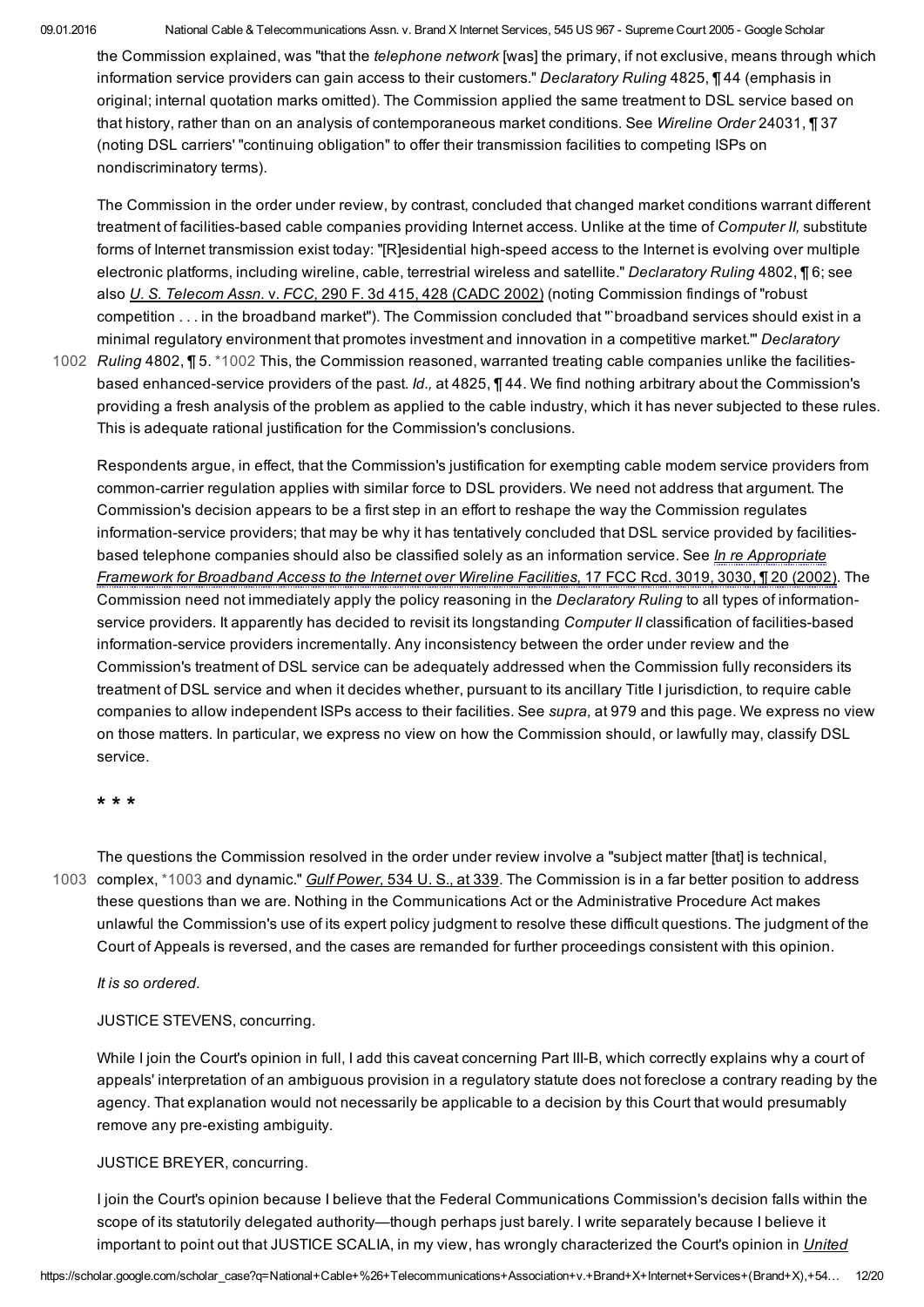*States* v. *Mead Corp.,* 533 U. S. 218 (2001). He states that the Court held in *Mead* that "some [unspecified](https://scholar.google.com/scholar_case?case=6553117666921312576&q=National+Cable+%26+Telecommunications+Association+v.+Brand+X+Internet+Services+(Brand+X),+545+U.S.+967,+125+S.Ct.+2688,+162+Lae+Ed.2d+820+(2005)&hl=en&as_sdt=6,33&scilh=0) degree of formal process" before the agency "was required" for courts to accord the agency's decision deference under *Chevron U. S. A. Inc.* v. *Natural [Resources](https://scholar.google.com/scholar_case?case=14437597860792759765&q=National+Cable+%26+Telecommunications+Association+v.+Brand+X+Internet+Services+(Brand+X),+545+U.S.+967,+125+S.Ct.+2688,+162+Lae+Ed.2d+820+(2005)&hl=en&as_sdt=6,33&scilh=0) Defense Council, Inc.,* 467 U. S. 837 (1984). *Post,* at 1015 (dissenting opinion); see also *ibid.* (formal process is "at least the only safe harbor").

JUSTICE SCALIA has correctly characterized the way in which he, *in dissent,* characterized the Court's *Mead* 1004 opinion. 533 U. S., at 245-246. But the Court said the opposite. An \*1004 agency action qualifies for *Chevron* deference when Congress has explicitly or implicitly delegated to the agency the authority to "fill" a statutory "gap," including an [interpretive](https://scholar.google.com/scholar_case?case=14437597860792759765&q=National+Cable+%26+Telecommunications+Association+v.+Brand+X+Internet+Services+(Brand+X),+545+U.S.+967,+125+S.Ct.+2688,+162+Lae+Ed.2d+820+(2005)&hl=en&as_sdt=6,33&scilh=0) gap created through an ambiguity in the language of a statute's provisions. *Chevron, supra,* at 843844; *Mead, supra,* at [226227](https://scholar.google.com/scholar_case?case=6553117666921312576&q=National+Cable+%26+Telecommunications+Association+v.+Brand+X+Internet+Services+(Brand+X),+545+U.S.+967,+125+S.Ct.+2688,+162+Lae+Ed.2d+820+(2005)&hl=en&as_sdt=6,33&scilh=0). The Court said in *Mead* that such delegation "may be shown *in a variety of ways, as by* an agency's power to engage in adjudication or notice-and-comment rulemaking, or by some other *indication of a comparable congressional intent.*" [533](https://scholar.google.com/scholar_case?case=6553117666921312576&q=National+Cable+%26+Telecommunications+Association+v.+Brand+X+Internet+Services+(Brand+X),+545+U.S.+967,+125+S.Ct.+2688,+162+Lae+Ed.2d+820+(2005)&hl=en&as_sdt=6,33&scilh=0) U. S., at 227 (emphasis added). The Court explicitly stated that the absence of notice-and-comment rulemaking did "not decide the case," for the Court has "sometimes found reasons for *Chevron* deference even when no such administrative formality was required and none was afforded." *Id.,* at 231. And the Court repeated that it "has recognized *a variety of indicators* that Congress would expect *Chevron* deference." *Id.,* at 237 (emphasis added).

It is not surprising that the Court would hold that the existence of a formal rulemaking proceeding is neither a necessary nor a sufficient condition for according *Chevron* deference to an agency's interpretation of a statute. It is not a necessary condition because an agency might arrive at an authoritative interpretation of a congressional enactment in other ways, including ways that JUSTICE SCALIA mentions. See, *e. g., Mead, [supra,](https://scholar.google.com/scholar_case?case=6553117666921312576&q=National+Cable+%26+Telecommunications+Association+v.+Brand+X+Internet+Services+(Brand+X),+545+U.S.+967,+125+S.Ct.+2688,+162+Lae+Ed.2d+820+(2005)&hl=en&as_sdt=6,33&scilh=0)* at 231. It is not a sufficient condition because Congress may have intended *not* to leave the matter of a particular interpretation up to the agency, irrespective of the procedure the agency uses to arrive at that interpretation, say, where an unusually basic legal question is at issue. Cf. *General [Dynamics](https://scholar.google.com/scholar_case?case=15090100818725786430&q=National+Cable+%26+Telecommunications+Association+v.+Brand+X+Internet+Services+(Brand+X),+545+U.S.+967,+125+S.Ct.+2688,+162+Lae+Ed.2d+820+(2005)&hl=en&as_sdt=6,33&scilh=0) Land Systems, Inc.* v. *Cline,* 540 U. S. 581, 600 (2004) (rejecting agency's answer to question whether age discrimination law forbids discrimination against the relatively young).

Thus, while I believe JUSTICE SCALIA is right in emphasizing that *Chevron* deference may be appropriate in the 1005 absence \*1005 of formal agency proceedings, *Mead* should not give him cause for concern.

JUSTICE SCALIA, with whom JUSTICE SOUTER and JUSTICE GINSBURG join as to Part I, dissenting.

The Federal Communications Commission (FCC or Commission) has once again attempted to concoct "a whole new regime of regulation (or of freemarket competition)" under the guise of statutory construction. *MCI [Telecommunications](https://scholar.google.com/scholar_case?case=8426397920403144909&q=National+Cable+%26+Telecommunications+Association+v.+Brand+X+Internet+Services+(Brand+X),+545+U.S.+967,+125+S.Ct.+2688,+162+Lae+Ed.2d+820+(2005)&hl=en&as_sdt=6,33&scilh=0) Corp.* v. *American Telephone & Telegraph Co.,* 512 U. S. 218, 234 (1994). Actually, in these cases, it might be more accurate to say the Commission has attempted to establish a whole new regime of *non*regulation, which will make for more or less free-market competition, depending upon whose experts are believed. The important fact, however, is that the Commission has chosen to achieve this through an implausible reading of the statute, and has thus exceeded the authority given it by Congress.

# I

The first sentence of the FCC ruling under review reads as follows: "Cable modem service provides high-speed access to the Internet, *as well as* many applications or functions that can be used with that access, over cable system *facilities." In re Inquiry Concerning High-Speed Access to the Internet Over Cable and Other Facilities, 17 FCC Rcd.* 4798, 4799, ¶ 1 (2002) (hereinafter *Declaratory Ruling*) (emphasis added; footnote omitted). Does this mean that cable companies "offer" high-speed access to the Internet? Surprisingly not, if the Commission and the Court are to be believed.

It happens that cable-modem service is popular precisely because of the high-speed access it provides, and that, once connected with the Internet, cable-modem subscribers often use Internet applications and functions from

1006 providers other than the cable company. Nevertheless, for purposes of classifying \*1006 what the cable company does, the Commission (with the Court's approval) puts all the emphasis on the rest of the package (the additional "applications or functions"). It does so by claiming that the cable company does not "offe[r]" its customers high-speed Internet access because it offers that access only in conjunction with particular applications and functions, rather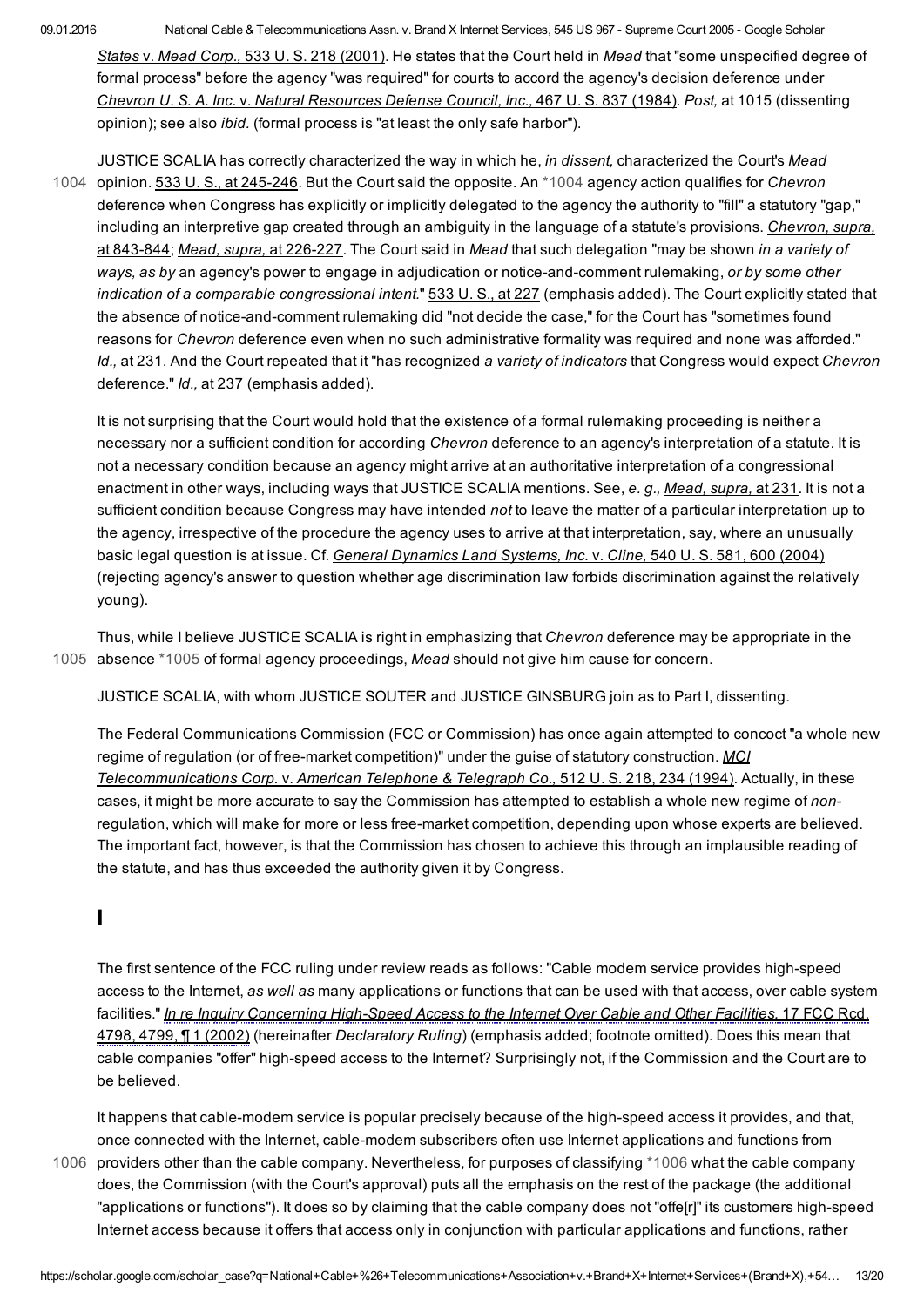than "separate[ly]," as a "stand-alone offering."  $\frac{Id}{d}$ , at 4802, ¶ 7, 4823, ¶ 40.

The focus on the term "offer" appropriately derives from the statutory definitions at issue in these cases. Under the Telecommunications Act of 1996, 110 Stat. 59, "`information service'" involves the capacity to generate, store, interact with, or otherwise manipulate "information via telecommunications." 47 U. S. C. § 153(20). In turn, "`telecommunications'" is defined as "the transmission, between or among points specified by the user, of information of the user's choosing, without change in the form or content of the information as sent and received." § 153(43). Finally, "`telecommunications service'" is defined as "the offering of telecommunications for a fee directly to the public ... regardless of the facilities used." § 153(46). The question here is whether cable-modem-service providers "offe[r]. . . telecommunications for a fee directly to the public." If so, they are subject to Title II regulation as common carriers, like their chief competitors who provide Internet access through other technologies.

The Court concludes that the word "offer" is ambiguous in the sense that it has "`alternative dictionary definitions'" that might be relevant. *Ante,* at 989 (quoting *National Railroad Passenger [Corporation](https://scholar.google.com/scholar_case?case=18043726446877039289&q=National+Cable+%26+Telecommunications+Association+v.+Brand+X+Internet+Services+(Brand+X),+545+U.S.+967,+125+S.Ct.+2688,+162+Lae+Ed.2d+820+(2005)&hl=en&as_sdt=6,33&scilh=0)* v. *Boston & Maine Corp.,* 503 U. S. 407, 418 (1992)). It seems to me, however, that the analytic problem pertains not really to the meaning of "offer," but to the identity of what is offered. The relevant question is whether the individual components in a package being offered still possess sufficient identity to be described as separate objects of the offer, or whether they have been 1007 \*1007 so changed by their combination with the other components that it is no longer reasonable to describe them in

that way.

Thus, I agree (to adapt the Court's example, *ante,* at 990) that it would be odd to say that a car dealer is in the business of selling steel or carpets because the cars he sells include both steel frames and carpeting. Nor does the water company sell hydrogen, nor the pet store water (though dogs and cats are largely water at the molecular level). But what is sometimes true is not, as the Court seems to assume, *always* true. There are instances in which it is ridiculous to deny that one part of a joint offering is being offered merely because it is not offered on a "stand-alone" basis, *ante,* at 989.

If, for example, I call up a pizzeria and ask whether they offer delivery, both common sense and common "usage," *ante,* at 990, would prevent them from answering: "No, we do not offer delivery—but if you order a pizza from us, we'll bake it for you and then bring it to your house." The logical response to this would be something on the order of, "so, you *do* offer delivery." But our pizza-man may continue to deny the obvious and explain, paraphrasing the FCC and the Court: "No, even though we bring the pizza to your house, we are not actually `offering' you delivery, because the delivery that we provide to our end users is `part and parcel' of our pizzeria-pizza-at-home service and is `integral to its other capabilities.'" Cf. *Declaratory Ruling* 4823, ¶ 39; *ante,* at 988, 997-998.<sup>[1]</sup> Any reasonable customer would conclude at that point that his interlocutor was either crazy or following some too-clever-by-half legal advice.

In short, for the inputs of a finished service to qualify as the objects of an "offer" (as that term is reasonably understood), it is perhaps a sufficient, *but surely not a necessary,* condition that the seller offer separately "each 1008 discrete input \*1008 that is necessary to providing . . . a finished service," ante, at 990. The pet store may have a policy of selling puppies only with leashes, but any customer will say that it *does* offer puppies—because a leashed puppy is still a puppy, even though it is not offered on a "stand-alone" basis.

Despite the Court's mighty labors to prove otherwise, *ante*, at 989-1000, the telecommunications component of cable-modem service retains such ample independent identity that it must be regarded as being on offer—especially when seen from the perspective of the consumer or the end user, which the Court purports to find determinative, *ante,* at 990, 993, 998, 1000. The Commission's ruling began by noting that cablemodem service provides *both* "high-speed access to the Internet" *and* other "applications and functions," *Declaratory Ruling* 4799, ¶ 1, because that is exactly how any reasonable consumer would perceive it: as consisting of two separate things.

The consumer's view of the matter is best assessed by asking what other products cable-modem service substitutes for in the marketplace. Broadband Internet service provided by cable companies is one of the three most common forms of Internet service, the other two being dial-up access and broadband Digital Subscriber Line (DSL) service. *Ante*, at 974-975. In each of the other two, the physical transmission pathway to the Internet is sold—indeed, *is legally required* to be sold—separately from the Internet functionality. With dial-up access, the physical pathway comes from the telephone company, and the Internet service provider (ISP) provides the functionality.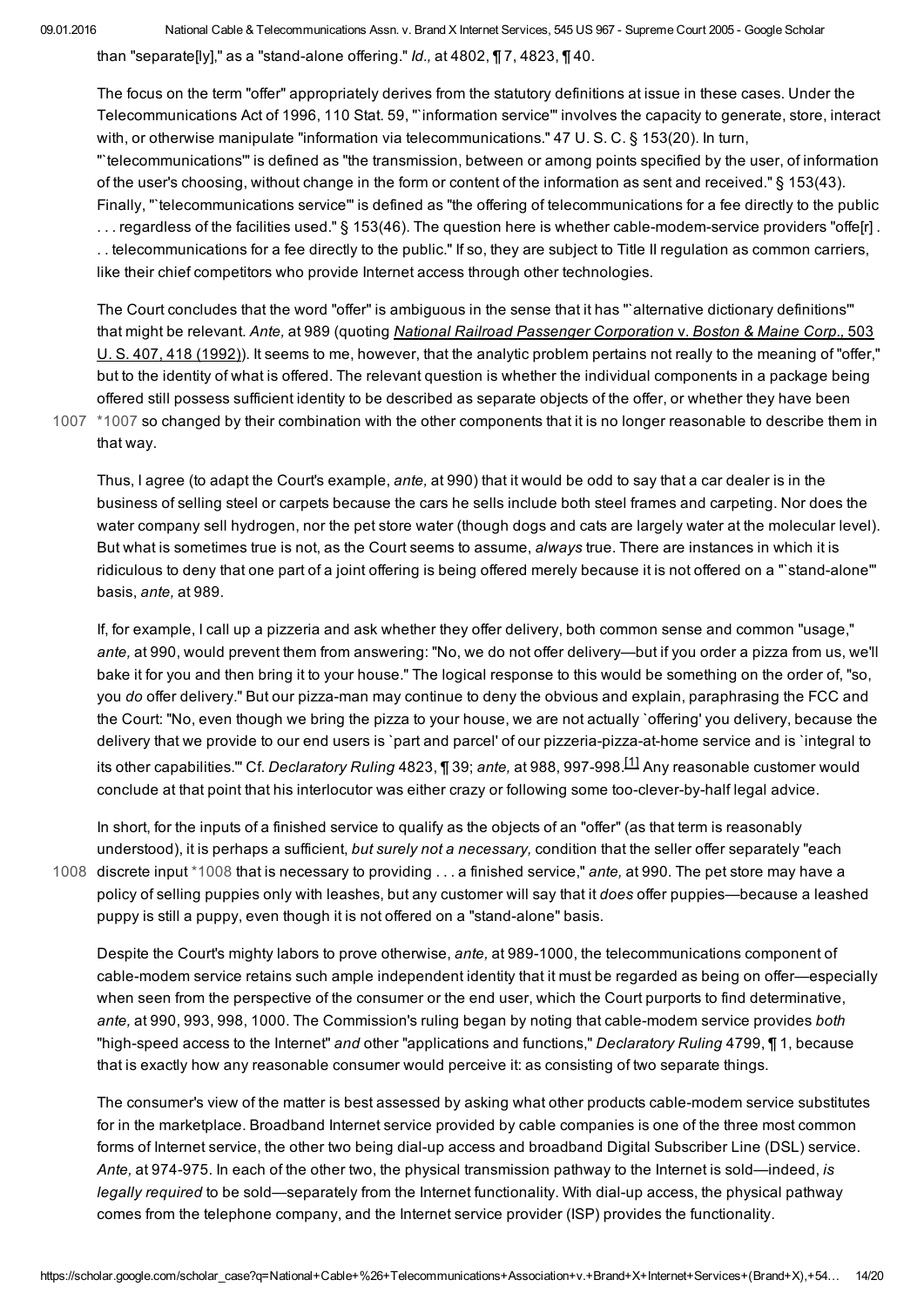"In the case of Internet access, the end user utilizes two different and distinct services. One is the transmission pathway, a telecommunications service that the end user purchases from the telephone company. The second is the Internet access service, which is an enhanced service provided by an

ISP. . . . Th[e] functions [provided by the ISP] are separate from the transmission pathway \*1009 over which that data travels. The pathway is a regulated telecommunications service; the enhanced service offered over it is not." FCC, Office of Plans and Policy, J. Oxman, The FCC and the Unregulation of the Internet, p. 13 (Working Paper No. 31, July 1999), available at http://www.fcc.gov/Bureaus/OPP/working\_papers/oppwp31.pdf (as visited June 24, 2005, and available in Clerk of Court's case file).<sup>[2]</sup> 1009

As the Court acknowledges, ante, at 1000, DSL service has been similar to dial-up service in the respect that the physical connection to the Internet must be offered separately from Internet functionality.<sup>[3]</sup> Thus, customers shopping for dial-up or DSL service will not be able to use the Internet unless they get both someone to provide them with a physical connection and someone to provide them with applications and functions such as e-mail and Web access. It is therefore inevitable that customers will regard the competing cable-modem service as giving them *both* computing functionality *and* the physical pipe by which that functionality comes to their computer—both the pizza and the delivery service that nondelivery pizzerias require to be purchased from the cab company.<sup>[4]</sup>

1010 \*1010 Since the delivery service provided by cable (the broadband connection between the customer's computer and the cable company's computer-processing facilities) is downstream from the computer-processing facilities, there is no question that it merely serves as a conduit for the information services that have already been "assembled" by the cable company in its capacity as ISP. This is relevant because of the statutory distinction between an "information service" and "telecommunications." The former involves the capability of getting, processing, and manipulating information. § 153(20). The latter, by contrast, involves no "change in the form or content of the information as sent and received." § 153(43). When cable-company-assembled information enters the cable for delivery to the subscriber, the information service is already complete. The information has been (as the statute requires) generated, acquired, stored, transformed, processed, retrieved, utilized, or made available. All that remains is for the information in its final, unaltered form, to be delivered (via telecommunications) to the subscriber.

This reveals the insubstantiality of the fear invoked by both the Commission and the Court: the fear of what will happen to ISPs that do not provide the physical pathway to Internet access, yet still use telecommunications to acquire the pieces necessary to assemble the information that they pass back to their customers. According to this reductio, ante, at 993-995, if cable-modem-service providers are deemed to provide "telecommunications service," then so must *all* ISPs because they all "use" telecommunications in providing Internet functionality (by connecting to

1011 other \*1011 parts of the Internet, including Internet backbone providers, for example). In terms of the pizzeria analogy, this is equivalent to saying that, if the pizzeria "offers" delivery, *all* restaurants "offer" delivery, because the ingredients of the food they serve their customers have come from other places; no matter how their customers get the food (whether by eating it at the restaurant, or by coming to pick it up themselves), they still consume a product for which delivery was a necessary "input." This is nonsense. Concluding that delivery of the finished pizza constitutes an "offer" of delivery does not require the conclusion that the serving of prepared food includes an "offer" of delivery. And that analogy does not even do the point justice, since "`telecommunications service'" is defined as "the offering of telecommunications for a fee *directly to the public."* § 153(46) (emphasis added). The ISPs' use of telecommunications in their processing of information is not offered directly to the public.

The "regulatory history" on which the Court depends so much, *ante*, at 992-997, provides another reason why common-carrier regulation of all ISPs is not a worry. Under its *Computer Inquiry* rules, which foreshadowed the definitions of "information" and "telecommunications" services, ante, at 976-977, the Commission forbore from regulating as common carriers "value-added networks"—non-facilities-based providers who leased basic services from common carriers and bundled them with enhanced services; it said that they, unlike facilities-based providers,

1012 would be deemed to provide only enhanced services, ante, at 993-994.<sup>[5]</sup> That \*1012 same result can be achieved today under the Commission's statutory authority to forbear from imposing most Title II regulations. § 160. In fact, the statutory criteria for forbearance—which include what is "just and reasonable," "necessary for the protection of consumers," and "consistent with the public interest," §§ 160(a)(1), (2), (3)—correspond well with the kinds of policy reasons the Commission has invoked to justify its peculiar construction of "telecommunications service" to exclude cable-modem service.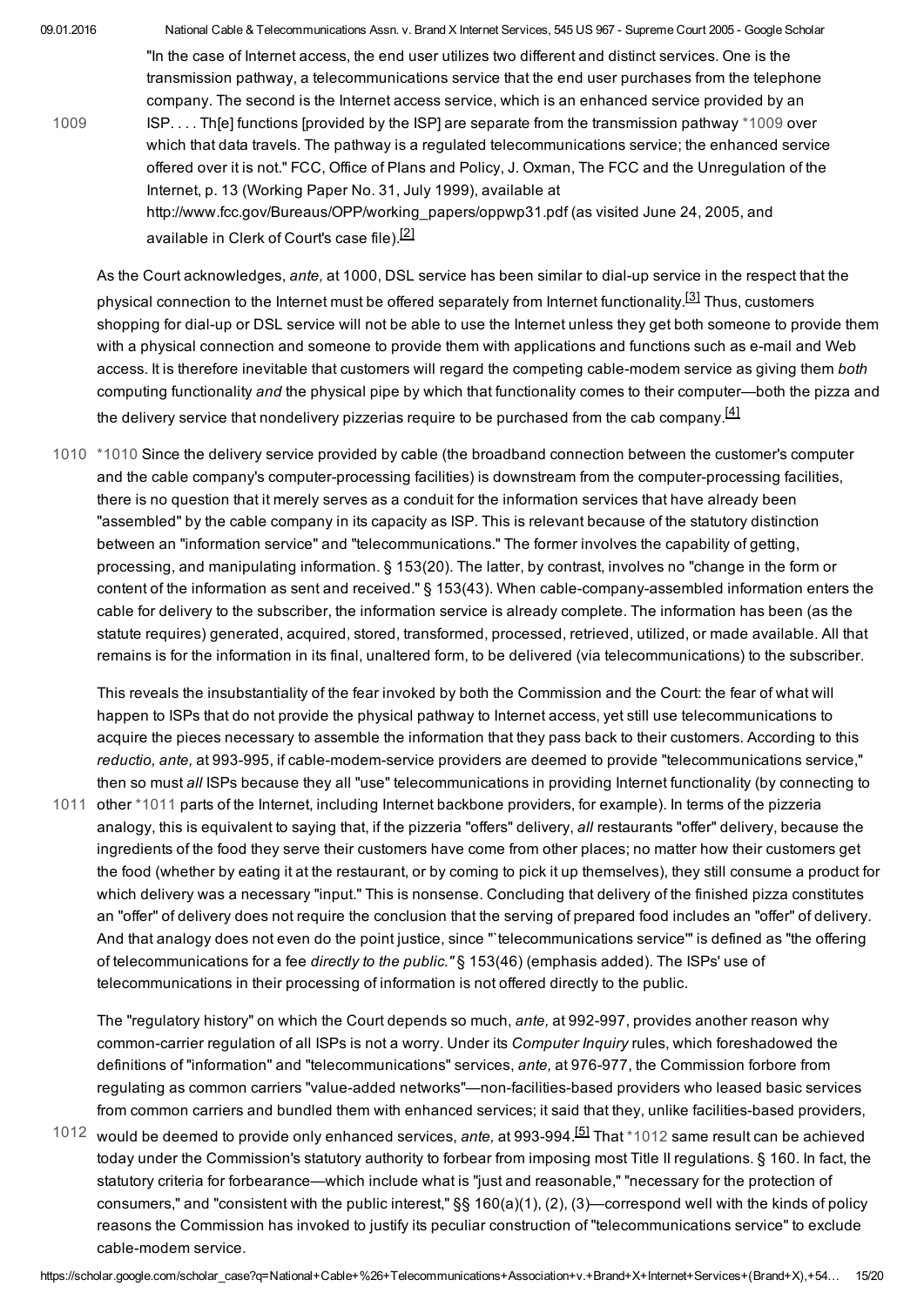The Court also puts great stock in its conclusion that cable-modem subscribers cannot avoid using information services provided by the cable company in its ISP capacity, even when they only click-through to other ISPs. Ante, at 998-1000. For, even if a cable-modem subscriber uses e-mail from another ISP, designates some page not provided by the cable company as his home page, and takes advantage of none of the other standard applications and functions provided by the cable company, he will still be using the cable company's Domain Name System (DNS) server and, when he goes to popular Web pages, perhaps versions of them that are stored in the cable company's cache. This argument suffers from at least two problems. First, in the context of telephone services, the Court recognizes a *de minimis* exception to contamination of a telecommunications service by an information service. *Ante,* at 997-998. A similar exception would seem to apply to the functions in question here. DNS, in particular, is scarcely

1013 more than routing information, \*1013 which is expressly excluded from the definition of "information service." § 153(20).<sup>[6]</sup> Second, it is apparently possible to sell a telecommunications service separately from, although in conjunction with, ISP-like services; that is precisely what happens in the DSL context, and the Commission does not contest that it *could* be done in the context of cable. The only impediment appears to be the Commission's failure to require from cable companies the unbundling that it required of facilities-based providers under its *Computer Inquiry.* 

Finally, I must note that, notwithstanding the Commission's self-congratulatory paean to its deregulatory largesse, e. *g.,* Brief for Federal Petitioners 2932, it concluded the *Declaratory Ruling* by asking, as the Court paraphrases, "whether under its Title I jurisdiction [the Commission] should require cable companies to offer other ISPs access to their facilities on common-carrier terms." Ante, at 979; see also Reply Brief for Federal Petitioners 9; Tr. of Oral Arg. 17. In other words, what the Commission hath given, the Commission may well take away—unless it doesn't. This is a wonderful illustration of how an experienced agency can (with some assistance from credulous courts) turn statutory constraints into bureaucratic discretions. The main source of the Commission's regulatory authority over common carriers is Title II, but the Commission has rendered that inapplicable in this instance by concluding that the

1014 definition of "telecommunications service" is ambiguous and does not (in \*1014 its current view) apply to cablemodem service. It contemplates, however, altering that (unnecessary) outcome, not by changing the law (*i. e.,* its construction of the Title II definitions), but by reserving the right to change the facts. Under its undefined and sparingly used "ancillary" powers, the Commission might conclude that it can order cable companies to "unbundle" the telecommunications component of cable-modem service.<sup>[Z]</sup> And presto, Title II will then apply to them, because they will finally be "offering" telecommunications service! Of course, the Commission will still have the statutory power to forbear from regulating them under § 160 (which it has already tentatively concluded it would do, *Declaratory Ruling* 4847-4848,  $\P\P\P$  94-95). Such Möbius-strip reasoning mocks the principle that the statute constrains the agency in any meaningful way.

After all is said and done, after all the regulatory cant has been translated, and the smoke of agency expertise blown away, it remains perfectly clear that someone who sells cable-modem service is "offering" telecommunications. For that simple reason set forth in the statute, I would affirm the Court of Appeals.

# II

In Part III-B of its opinion, the Court continues the administrative-law improvisation project it began four years ago in *United States* v. *Mead Corp.,* 533 U. S. 218 [\(2001\).](https://scholar.google.com/scholar_case?case=6553117666921312576&q=National+Cable+%26+Telecommunications+Association+v.+Brand+X+Internet+Services+(Brand+X),+545+U.S.+967,+125+S.Ct.+2688,+162+Lae+Ed.2d+820+(2005)&hl=en&as_sdt=6,33&scilh=0) To the extent it set forth a comprehensible rule, [8] *Mead*

drastically \*1015 limited the categories of agency action that would qualify for deference under *Chevron U. S. A. Inc.* 1015 v. *Natural [Resources](https://scholar.google.com/scholar_case?case=14437597860792759765&q=National+Cable+%26+Telecommunications+Association+v.+Brand+X+Internet+Services+(Brand+X),+545+U.S.+967,+125+S.Ct.+2688,+162+Lae+Ed.2d+820+(2005)&hl=en&as_sdt=6,33&scilh=0) Defense Council, Inc.,* 467 U. S. 837 (1984). For example, the position taken by an agency before the Supreme Court, with full approval of the agency head, would not qualify. Rather, some unspecified degree of formal process was required—or was at least the only safe harbor. See *Mead, supra,* at [245246](https://scholar.google.com/scholar_case?case=6553117666921312576&q=National+Cable+%26+Telecommunications+Association+v.+Brand+X+Internet+Services+(Brand+X),+545+U.S.+967,+125+S.Ct.+2688,+162+Lae+Ed.2d+820+(2005)&hl=en&as_sdt=6,33&scilh=0) (SCALIA, J., dissenting).<sup>[9]</sup>

This meant that many more issues appropriate for agency determination would reach the courts without benefit of an agency position entitled to *Chevron* deference, requiring the courts to rule on these issues *de novo.* [10] As I pointed

1016 out in \*1016 dissent, this in turn meant (under the law as it was understood until today)<sup>[11]</sup> that many statutory ambiguities that might be resolved in varying fashions by successive agency administrations would be resolved finally, conclusively, and forever, by federal judges—producing an "ossification of large portions of our statutory law," 533 U. S., at [247.](https://scholar.google.com/scholar_case?case=6553117666921312576&q=National+Cable+%26+Telecommunications+Association+v.+Brand+X+Internet+Services+(Brand+X),+545+U.S.+967,+125+S.Ct.+2688,+162+Lae+Ed.2d+820+(2005)&hl=en&as_sdt=6,33&scilh=0) The Court today moves to solve this problem of its own creation by inventing yet another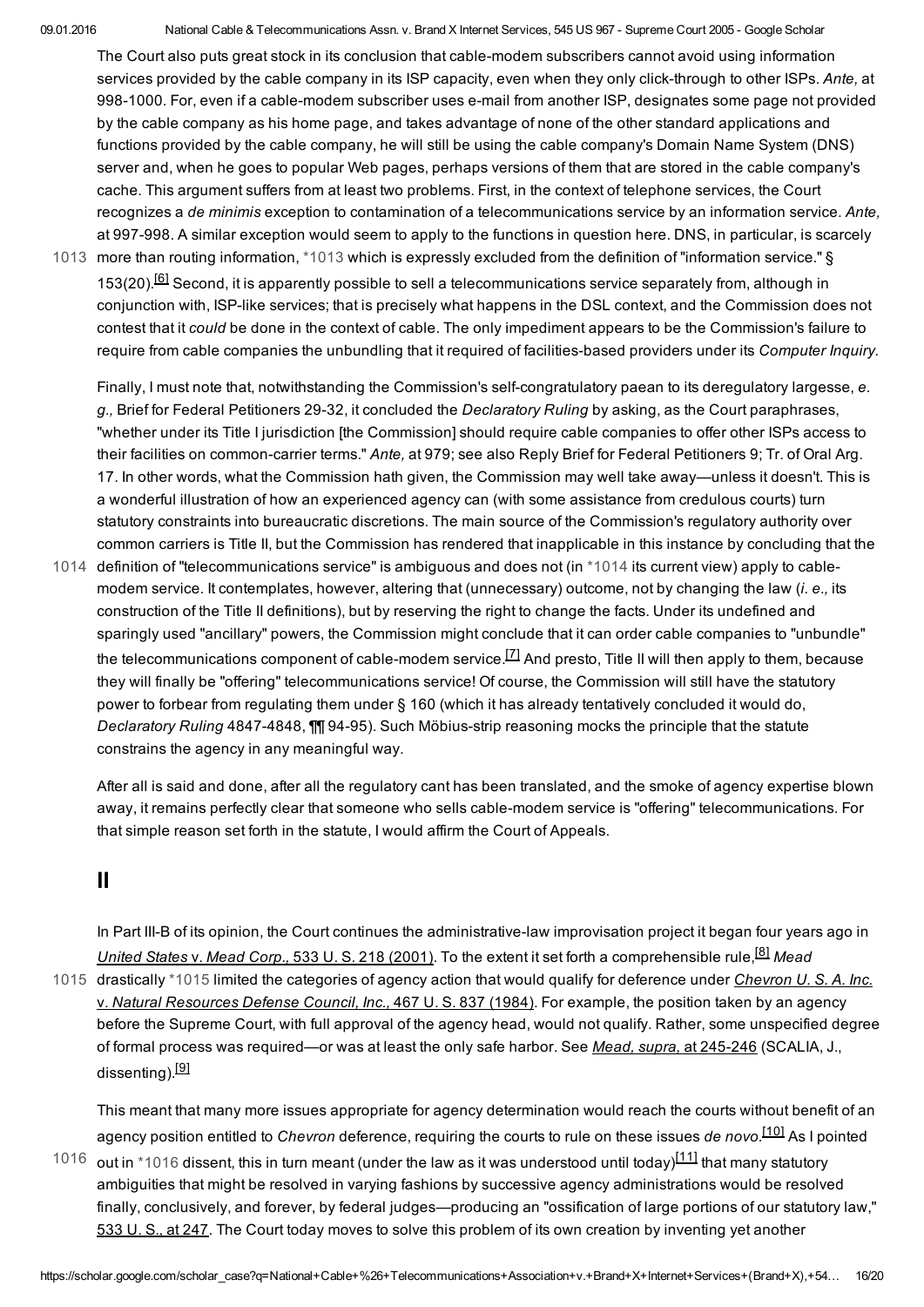breathtaking novelty: judicial decisions subject to reversal by executive officers.

Imagine the following sequence of events: FCC action is challenged as ultra vires under the governing statute; the litigation reaches all the way to the Supreme Court of the United States. The Solicitor General sets forth the FCC's official position (approved by the Commission) regarding interpretation of the statute. Applying *Mead,* however, the Court denies the agency position *Chevron* deference, finds that the *best* interpretation of the statute contradicts the agency's position, and holds the challenged agency action unlawful. The agency promptly conducts a rulemaking,

1017 and \*1017 adopts a rule that comports with its earlier position—in effect disagreeing with the Supreme Court concerning the best interpretation of the statute. According to today's opinion, the agency is thereupon free to take the action that the Supreme Court found unlawful.

This is not only bizarre. It is probably [unconstitutional.](https://scholar.google.com/scholar_case?case=4212015535308872956&q=National+Cable+%26+Telecommunications+Association+v.+Brand+X+Internet+Services+(Brand+X),+545+U.S.+967,+125+S.Ct.+2688,+162+Lae+Ed.2d+820+(2005)&hl=en&as_sdt=6,33&scilh=0) As we held in *Chicago & Southern Air Lines, Inc.* v. *Waterman S. S. Corp.,* 333 U. S. 103 (1948), Article III courts do not sit to render decisions that can be reversed or ignored by executive officers. In that case, the Court of Appeals had determined it had jurisdiction to review an order of the Civil Aeronautics Board awarding an overseas air route. By statute such orders were subject to Presidential approval and the order in question had in fact been approved by the President. *Id.*, at 110-111. In order to avoid any conflict with the President's foreign-affairs powers, the Court of Appeals concluded that it would review the board's action "as a regulatory agent of Congress," and the results of that review would remain subject to approval or disapproval by the President. *Id.*, at 112-113. As I noted in my *Mead* dissent, 533 U. S., at [248,](https://scholar.google.com/scholar_case?case=6553117666921312576&q=National+Cable+%26+Telecommunications+Association+v.+Brand+X+Internet+Services+(Brand+X),+545+U.S.+967,+125+S.Ct.+2688,+162+Lae+Ed.2d+820+(2005)&hl=en&as_sdt=6,33&scilh=0) the Court bristled at the suggestion: "Judgments within the powers vested in courts by the Judiciary Article of the Constitution may not lawfully be revised, overturned or refused faith and credit by another Department of Government." *[Waterman,](https://scholar.google.com/scholar_case?case=4212015535308872956&q=National+Cable+%26+Telecommunications+Association+v.+Brand+X+Internet+Services+(Brand+X),+545+U.S.+967,+125+S.Ct.+2688,+162+Lae+Ed.2d+820+(2005)&hl=en&as_sdt=6,33&scilh=0) supra,* at 113. That is what today's decision effectively allows. Even when the agency itself is party to the case in which the Court construes a statute, the agency will be able to disregard that construction and seek *Chevron* deference for its contrary construction the next time around. [12]

1018 \*1018 Of course, like *Mead* itself, today's novelty in belated remediation of *Mead* creates many uncertainties to bedevil the lower courts. A court's interpretation is conclusive, the Court says, only if it holds that interpretation to be "the *only permissible* reading of the statute," and not if it merely holds it to be "the *best* reading." *Ante,* at 984. Does this mean that in future statutory-construction cases involving agency-administered statutes courts must specify (presumably in dictum) which of the two they are holding? And what of the many cases decided in the past, before this dictum's requirement was established? Apparently, silence on the point means that the court's decision is subject to agency reversal: "Before a judicial construction of a statute, whether contained in a precedent or not, may trump an agency's, the court must hold that the statute unambiguously requires the court's construction." [13] *Ante,* at 985. (I have not made, and as far as I know the Court has not made, any calculation of how many hundreds of past statutory decisions are now agency-reversible because of failure to include an "unambiguous" finding. I suspect the number is very large.) How much extra work will it entail for each court confronted with an agency-administered statute to determine whether it has reached, not only the right ("best") result, but "the only permissible" result? Is the standard for "unambiguous" under the Court's new agency-reversal rule the same as the standard for "unambiguous" under

1019 step one of *Chevron?* (If so, \*1019 of course, every case that reaches step two of *Chevron* will be agency-reversible.) Does the "unambiguous" dictum produce *stare decisis* effect even when a court is *affirming,* rather than *reversing,* agency action—so that in the future the agency *must adhere* to that affirmed interpretation? If so, does the victorious agency have the right to appeal a Court of Appeals judgment in its favor, on the ground that the text in question is in fact *not* (as the Court of Appeals held) unambiguous, so the agency should be able to change its view in the future?

It is indeed a wonderful new world that the Court creates, one full of promise for administrative-law professors in need of tenure articles and, of course, for litigators.<sup>[14]</sup> I would adhere to what has been the rule in the past: When a court interprets a statute without *Chevron* deference to agency views, its interpretation (whether or not asserted to rest upon an unambiguous text) is the law. I might add that it is a great mystery why any of this is relevant here. *Whatever* the *stare decisis* effect of *AT&T Corp.* v. *[Portland,](https://scholar.google.com/scholar_case?case=12748541126482111647&q=National+Cable+%26+Telecommunications+Association+v.+Brand+X+Internet+Services+(Brand+X),+545+U.S.+967,+125+S.Ct.+2688,+162+Lae+Ed.2d+820+(2005)&hl=en&as_sdt=6,33&scilh=0)* 216 F. 3d 871 (CA9 2000), in the Ninth Circuit, it surely does not govern this Court's decision. And—despite the Court's peculiar, self-abnegating suggestion to the contrary,

*ante,* at 985986—the Ninth Circuit would already be obliged to \*1020 abandon *Portland*'s holding in the face of *this Court's* decision that the Commission's construction of "telecommunications service" is entitled to deference and is reasonable. It is a sadness that the Court should go so far out of its way to make bad law. 1020

I respectfully dissent.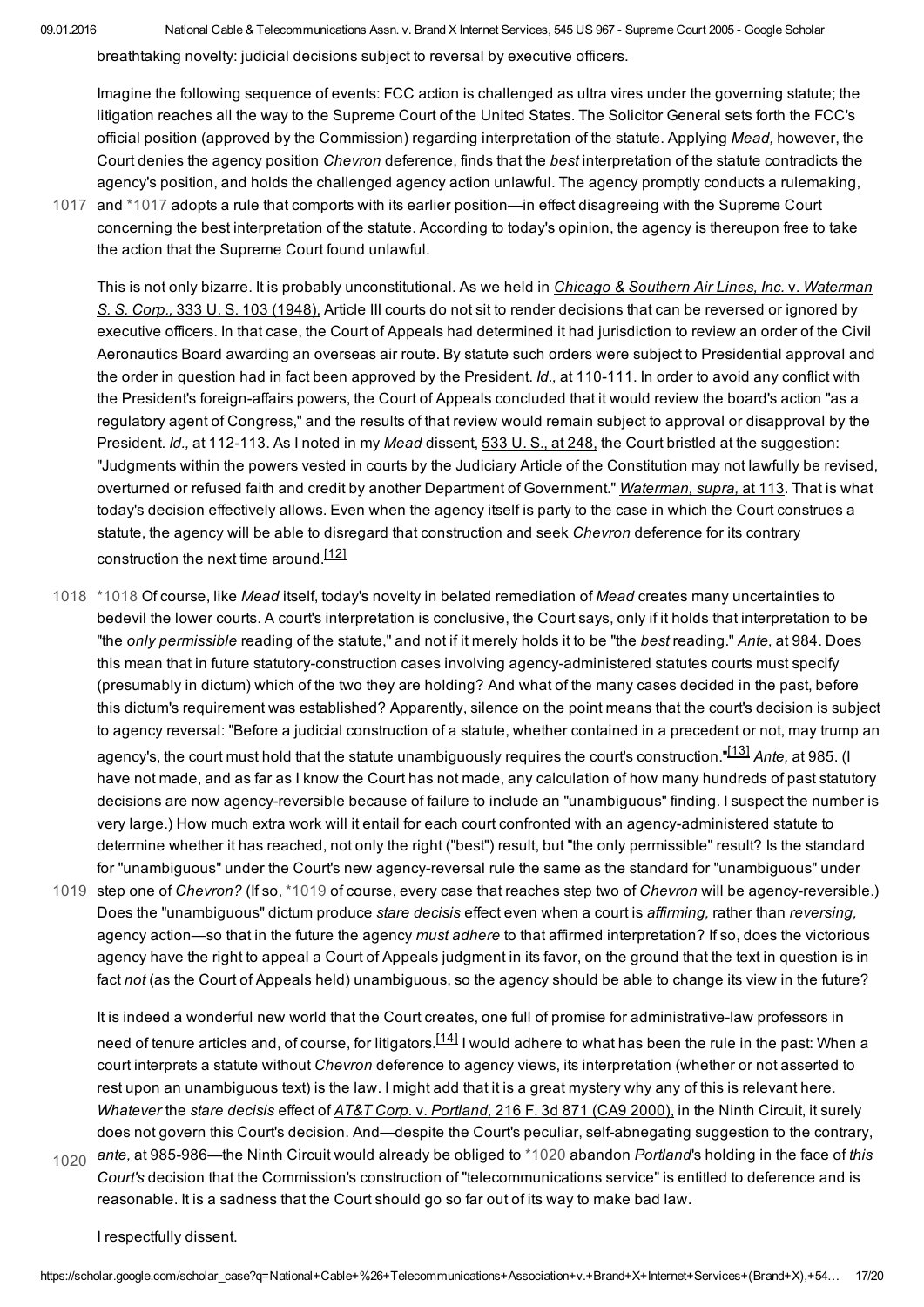[\[\\*\]](#page-0-3) Together with No. 04281, *Federal Communications Commission et al.* v. *Brand X Internet Services et al.,* also on certiorari to the same court.

[\[†\]](#page-0-4) Briefs of *amici curiae* urging reversal in both cases were filed for the Telecommunications Industry Association by *Colleen L. Boothby* and *Andrew M. Brown;* and for the Washington Legal Foundation by *Daniel J. Popeo* and *David Price.*

Briefs of *amici curiae* urging affirmance in both cases were filed for the State of New Jersey, Board of Public Utilities, by *Peter C. Harvey,* Attorney General of New Jersey, *Andrea M. Silkowitz,* Assistant Attorney General, and *Kenneth J. Sheehan,* Deputy Attorney General; for AARP et al. by *Stacy Canan* and *Michael Schuster;* for the American Civil Liberties Union et al. by *Steven R. Shapiro, Christopher A. Hansen, Jennifer Stisa Granick,* and *Marjorie Heins;* and for the National Association of Regulatory Utility Commissioners by *James Bradford Ramsay.*

[1] IP addresses identify computers on the Internet, enabling data packets transmitted from other computers to reach them. See *Universal Service Report* 11531, ¶ 62; Huber 985.

[2] The dissent attempts to escape this consequence of respondents' position by way of an elaborate analogy between ISPs and pizzerias. *Post,* at 1011 (opinion of SCALIA, J.). This analogy is flawed. A pizzeria "delivers" nothing, but ISPs plainly provide transmission service directly to the public in connection with Internet service. For example, with dial-up service, ISPs process the electronic signal that travels over local telephone wires, and transmit it to the Internet. See *supra*, at 974-975; Huber 988. The dissent therefore cannot deny that its position logically would require applying presumptively mandatory Title II regulation to all ISPs.

[3] The dissent claims that access to DNS does not count as use of the information-processing capabilities of Internet service because DNS is "scarcely more than routing information, which is expressly excluded from the definition of `information service.'" *Post,* at 1012-1013, and n. 6 (opinion of SCALIA, J.). But the definition of information service does not exclude "routing information." Instead, it excludes "any use of any such capability for the management, control, or operation of a telecommunications system or the management of a telecommunications service." 47 U. S. C. § 153(20). The dissent's argument therefore begs the question because it assumes that Internet service is a "telecommunications system" or "service" that DNS manages (a point on which, contrary to the dissent's assertion, *post,* at 1013, n. 6, we need take no view for purposes of this response).

[4] Respondents vigorously argue that the Commission's purported inconsistent treatment is a reason for holding the Commission's construction impermissible under *Chevron U. S. A. Inc.* v. *Natural [Resources](https://scholar.google.com/scholar_case?case=14437597860792759765&q=National+Cable+%26+Telecommunications+Association+v.+Brand+X+Internet+Services+(Brand+X),+545+U.S.+967,+125+S.Ct.+2688,+162+Lae+Ed.2d+820+(2005)&hl=en&as_sdt=6,33&scilh=0) Defense Council, Inc.,* 467 U. S. 837 (1984). Any inconsistency bears on whether the Commission has given a reasoned explanation for its current position, not on whether its interpretation is consistent with the statute.

[1] The myth that the pizzeria does not offer delivery becomes even more difficult to maintain when the pizzeria advertises quick delivery as one of its advantages over competitors. That, of course, is the case with cable broadband.

[2] See also *In re FederalState Joint Board on Universal Service,* 13 FCC Rcd. 11501, [1157111572,](https://scholar.google.com/scholar_case?about=14248753569542365919&q=National+Cable+%26+Telecommunications+Association+v.+Brand+X+Internet+Services+(Brand+X),+545+U.S.+967,+125+S.Ct.+2688,+162+Lae+Ed.2d+820+(2005)&hl=en&as_sdt=6,33&scilh=0) ¶ 145 (1998) (end users "obtain telecommunications service from local exchange carriers, and then use information services provided by their Internet service provider and [Web site operators] in order to access [the Web]").

[3] In the DSL context, the physical connection is generally resold to the consumer by an ISP that has taken advantage of the telephone company's offer. The consumer knows very well, however, that the physical connection is a necessary component for Internet access which, just as in the dial-up context, is not provided by the ISP.

[4] The Court contends that this analogy is inapposite because one need not have a pizza delivered, *ante,* at 992, whereas one must purchase the cable connection in order to use cable's ISP functions. But the ISP functions provided by the cable company *can* be used without cable delivery— by accessing them from an Internet connection other than cable. The merger of the physical connection and Internet functions in cable's offerings has nothing to do with the "`inextricably intertwined,'" *ante,* at 978, nature of the two (like a car and its carpet), but is an artificial product of the cable company's marketing decision not to offer the two separately, so that the Commission could (by the *Declaratory Ruling* under review here) exempt it from commoncarrier status.

[5] The Commission says forbearance cannot explain why value-added networks were not regulated as basic-service providers because it was not given the power to forbear until 1996. Reply Brief for Federal Petitioners 3-4, n. 1. It is true that when the Commission ruled on value-added networks, the statute did not explicitly provide for forbearance—any more than it provided for the categories of basic and enhanced services that the *Computer Inquiry* rules established, and through which the forbearance was applied. The D. C. Circuit, however, had long since recognized the Commission's discretionary power to "forbear from Title II regulation." *Computer and [Communications](https://scholar.google.com/scholar_case?case=15175303535321525893&q=National+Cable+%26+Telecommunications+Association+v.+Brand+X+Internet+Services+(Brand+X),+545+U.S.+967,+125+S.Ct.+2688,+162+Lae+Ed.2d+820+(2005)&hl=en&as_sdt=6,33&scilh=0) Industry Assn.* v. *FCC,* 693 F. 2d 198, 212 (1982).

The Commission also says its *Computer Inquiry* rules should not apply to cable because they were developed in the context of telephone lines. Brief for Federal Petitioners 35-36; see also *ante*, at 996. But to the extent that the statute imported the *Computer Inquiry* approach, there is no basis for applying it differently to cable than to telephone lines, since the definition of "telecommunications service" applies "regardless of the facilities used." 47 U. S. C. § 153(46).

[6] The Court says that invoking this explicit exception from the definition of information services, which applies only to the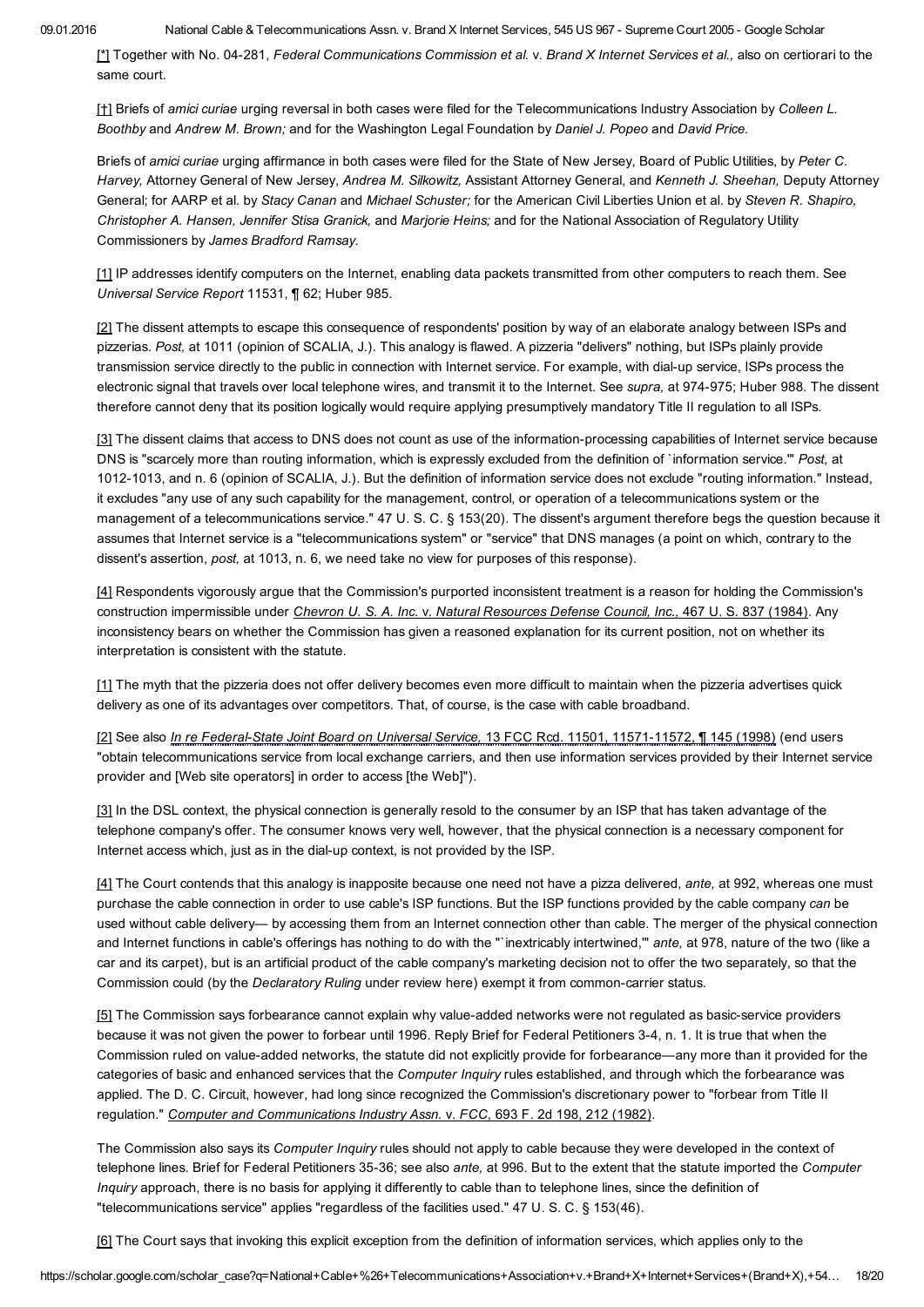"management, control, or operation of a telecommunications system or the management of a telecommunications service," § 153(20), begs the question whether cable-modem service includes a telecommunications service, ante, at 999, n. 3. I think not, and cite the exception only to demonstrate that the incidental functions do not *prevent* cable from including a telecommunications service *if it otherwise qualifies.* It is rather the Court that begs the question, saying that the exception cannot apply because cable is not a telecommunications service.

[7] Under the Commission's assumption that cable-modem-service providers are not providing "telecommunications services," there is reason to doubt whether it can use its Title I powers to impose common-carrier-like requirements, since § 153(44) specifically provides that a "telecommunications carrier shall be treated as a common carrier under this chapter *only to the extent* that it is engaged in providing telecommunications services" (emphasis added), and "this chapter" includes Titles I and II.

[8] For a description of the confusion *Mead* has produced, see Vermeule, *Mead* in the Trenches, 71 Geo. Wash. L. Rev. 347, 361 (2003) (concluding that "the Court has inadvertently sent the lower courts stumbling into a noman's land"); Bressman, How *Mead* Has Muddled Judicial Review of Agency Action, 58 Vand. L. Rev. 1443, 1475 (2005) ("*Mead* has muddled judicial review of agency action").

[9] JUSTICE BREYER attempts to clarify *Mead* by repeating its formulations that the Court has "sometimes found reasons" to give *Chevron* deference in a (still-unspecified) "variety of ways" or because of a (still-unspecified) "variety of indicators," ante, at 1004 (concurring opinion) (internal quotation marks and emphasis omitted). He also notes that deference is sometimes inappropriate for reasons unrelated to the agency's process. Surprising those who thought the Court's decision not to defer to the agency in *General Dynamics Land Systems, Inc.* v. *Cline,* 540 U. S. 581 (2004), depended on its [conclusion](https://scholar.google.com/scholar_case?case=15090100818725786430&q=National+Cable+%26+Telecommunications+Association+v.+Brand+X+Internet+Services+(Brand+X),+545+U.S.+967,+125+S.Ct.+2688,+162+Lae+Ed.2d+820+(2005)&hl=en&as_sdt=6,33&scilh=0) that there was "no serious question . . . about purely textual ambiguity" in the statute, *id.,* at 600, JUSTICE BREYER seemingly attributes that decision to a stillunderdeveloped exception to *Chevron* deference—one for "unusually basic legal question[s]," *ante,* at 1004. The Court today (thankfully) does not follow this approach: It bases its decision on what it sees as statutory ambiguity, *ante,* at 996997, without asking whether the classification of cable-modem service is an "unusually basic legal question."

[10] It is true that, even under the broad basis for deference that I propose (viz., any agency position that plainly has the approval of the agency head, see *United States v. Mead Corp.*, 533 U. S. 218, 256-257 (2001) (SCALIA, J., [dissenting\)](https://scholar.google.com/scholar_case?case=6553117666921312576&q=National+Cable+%26+Telecommunications+Association+v.+Brand+X+Internet+Services+(Brand+X),+545+U.S.+967,+125+S.Ct.+2688,+162+Lae+Ed.2d+820+(2005)&hl=en&as_sdt=6,33&scilh=0)), some interpretive matters will be decided *de novo,* without deference to agency views. This would be a rare occurrence, however, at the Supreme Court level—at least with respect to matters of any significance to the agency. Seeking to achieve 100% agency control of ambiguous provisions through the complicated method the Court proposes is not worth the incremental benefit.

[11] The Court's unanimous holding in *Neal* v. *United States,* 516 U. S. 284 [\(1996\),](https://scholar.google.com/scholar_case?case=8436673715475999169&q=National+Cable+%26+Telecommunications+Association+v.+Brand+X+Internet+Services+(Brand+X),+545+U.S.+967,+125+S.Ct.+2688,+162+Lae+Ed.2d+820+(2005)&hl=en&as_sdt=6,33&scilh=0) plainly rejected the notion that any form of deference could cause the Court to revisit a prior statutoryconstruction holding: "Once we have determined a statute's meaning, we adhere to our ruling under the doctrine of *stare decisis,* and we assess an agency's later interpretation of the statute against that settled law." *Id.,* at 295. The Court attempts to reinterpret this plain language by dissecting the cases *Neal* cited, noting that they referred to previous determinations of "`a statute's clear meaning.'" *[Lechmere,](https://scholar.google.com/scholar_case?case=6996155669119993724&q=National+Cable+%26+Telecommunications+Association+v.+Brand+X+Internet+Services+(Brand+X),+545+U.S.+967,+125+S.Ct.+2688,+162+Lae+Ed.2d+820+(2005)&hl=en&as_sdt=6,33&scilh=0) Inc.* v. *NLRB,* 502 U. S. 527, 537 (1992) (quoting *Maislin [Industries,](https://scholar.google.com/scholar_case?case=17011768680440697570&q=National+Cable+%26+Telecommunications+Association+v.+Brand+X+Internet+Services+(Brand+X),+545+U.S.+967,+125+S.Ct.+2688,+162+Lae+Ed.2d+820+(2005)&hl=en&as_sdt=6,33&scilh=0) U. S., Inc.* v. *Primary Steel, Inc.,* 497 U. S. 116, 131 (1990)). But those cases reveal that today's focus on the term "clear" is revisionist. The oldest case in the chain using that word, *Maislin Industries,* did not rely on a prior decision that held the statute to be clear, but on a run-of-the-mill statutory interpretation contained in a 1908 decision. *Id.*, at 130-131. When *Maislin Industries* referred to the Court's prior determination of "a statute's clear meaning," it was referring to the fact that the prior decision had made the statute clear, and was not conducting a retrospective inquiry into whether the prior decision had declared the statute itself to be clear on its own terms.

[12] The Court contends that no reversal of judicial holdings is involved, because "a court's opinion as to the best reading of an ambiguous statute . . . is not authoritative," *ante,* at 983. That fails to appreciate the difference between a *de novo* construction of a statute and a decision whether to defer to an agency's position, which does not even "*purport* to give the statute a judicial interpretation." *[Mead,](https://scholar.google.com/scholar_case?case=6553117666921312576&q=National+Cable+%26+Telecommunications+Association+v.+Brand+X+Internet+Services+(Brand+X),+545+U.S.+967,+125+S.Ct.+2688,+162+Lae+Ed.2d+820+(2005)&hl=en&as_sdt=6,33&scilh=0) supra,* at 248 (SCALIA, J., dissenting). Once a court has decided upon its *de novo* construction of the statute, there no longer is a "different construction" that is "consistent with the court's holding," *ante,* at 983, and available for adoption by the agency.

[13] Suggestive of the same chaotic undermining of all prior judicial decisions that do not explicitly renounce ambiguity is the Court's explanation of why agency departure from a prior judicial decision does not amount to overruling: "[T]he agency may, consistent with the court's holding, choose a different construction, since the agency remains the authoritative interpreter (within the limits of reason) of [ambiguous] statutes [it is charged with administering]." *Ibid.*

[14] Further deossification may already be on the way, as the Court has hinted that an agency construction unworthy of *Chevron* deference may be able to trump one of our [statutoryconstruction](https://scholar.google.com/scholar_case?case=71866730828737841&q=National+Cable+%26+Telecommunications+Association+v.+Brand+X+Internet+Services+(Brand+X),+545+U.S.+967,+125+S.Ct.+2688,+162+Lae+Ed.2d+820+(2005)&hl=en&as_sdt=6,33&scilh=0) holdings. In *Edelman* v. *Lynchburg College,* 535 U. S. 106, 114 (2002), the Court found "no need to resolve any question of deference" because the Equal Employment Opportunity Commission's rule was "the position we would adopt even if . . . we were interpreting the statute from scratch." It nevertheless refused to say whether the agency's position was "the only one permissible." *Id.*, at 114, n. 8 (internal quotation marks omitted). JUSTICE O'CONNOR appropriately "doubt[ed] that it is possible to reserve" the question whether a regulation is entitled to *Chevron* deference "while [simultaneously](https://scholar.google.com/scholar_case?case=71866730828737841&q=National+Cable+%26+Telecommunications+Association+v.+Brand+X+Internet+Services+(Brand+X),+545+U.S.+967,+125+S.Ct.+2688,+162+Lae+Ed.2d+820+(2005)&hl=en&as_sdt=6,33&scilh=0) maintaining . . . that the agency is free to change its interpretation" in the future. 535 U. S., at 122 (opinion